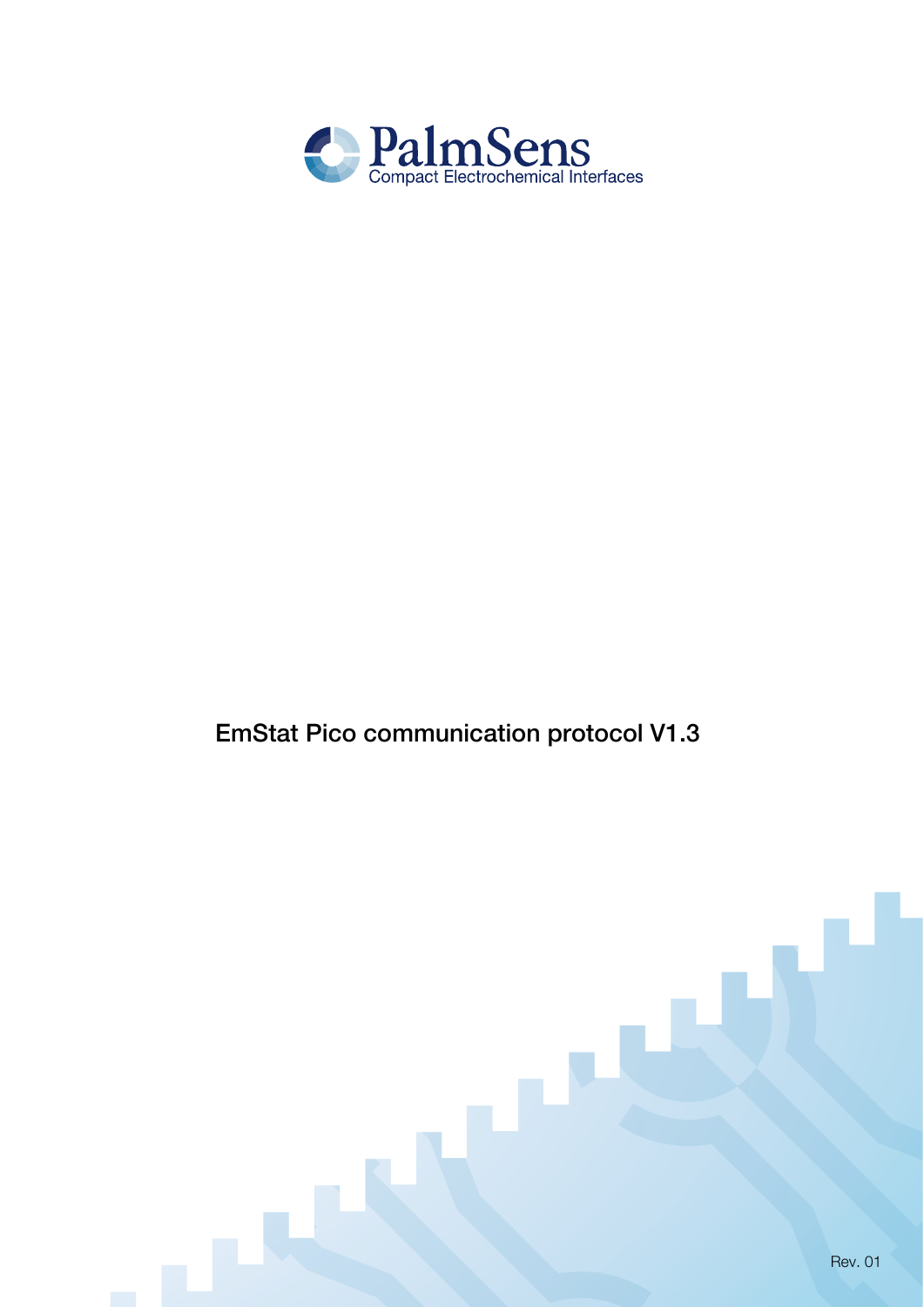### **Contents**

| $\mathbf{1}$              |        |  |  |  |  |  |
|---------------------------|--------|--|--|--|--|--|
| 2                         |        |  |  |  |  |  |
| 2.1                       |        |  |  |  |  |  |
|                           | 2.2    |  |  |  |  |  |
|                           | 2.3    |  |  |  |  |  |
|                           | 2.4    |  |  |  |  |  |
|                           | 2.5    |  |  |  |  |  |
|                           | 2.6    |  |  |  |  |  |
| $\ensuremath{\mathsf{3}}$ |        |  |  |  |  |  |
|                           | 3.1    |  |  |  |  |  |
|                           | 3.2    |  |  |  |  |  |
|                           | 3.3    |  |  |  |  |  |
|                           | 3.4    |  |  |  |  |  |
|                           | 3.5    |  |  |  |  |  |
|                           | 3.6    |  |  |  |  |  |
|                           | 3.7    |  |  |  |  |  |
|                           | 3.8    |  |  |  |  |  |
|                           | 3.9    |  |  |  |  |  |
|                           | 3.10   |  |  |  |  |  |
|                           | 3.11   |  |  |  |  |  |
|                           | 3.12   |  |  |  |  |  |
|                           | 3.13   |  |  |  |  |  |
|                           | 3.13.1 |  |  |  |  |  |
|                           | 3.13.2 |  |  |  |  |  |
|                           | 3.13.3 |  |  |  |  |  |
|                           | 3.13.4 |  |  |  |  |  |
|                           | 3.13.5 |  |  |  |  |  |
|                           | 3.13.6 |  |  |  |  |  |
|                           | 3.13.7 |  |  |  |  |  |
|                           | 3.13.8 |  |  |  |  |  |
|                           | 3.13.9 |  |  |  |  |  |
|                           | 3.14   |  |  |  |  |  |
|                           | 3.14.1 |  |  |  |  |  |
|                           | 3.14.2 |  |  |  |  |  |
| $\overline{4}$            |        |  |  |  |  |  |
|                           | 4.1    |  |  |  |  |  |
|                           | 4.2    |  |  |  |  |  |
|                           | 4.3    |  |  |  |  |  |
|                           | 4.4    |  |  |  |  |  |

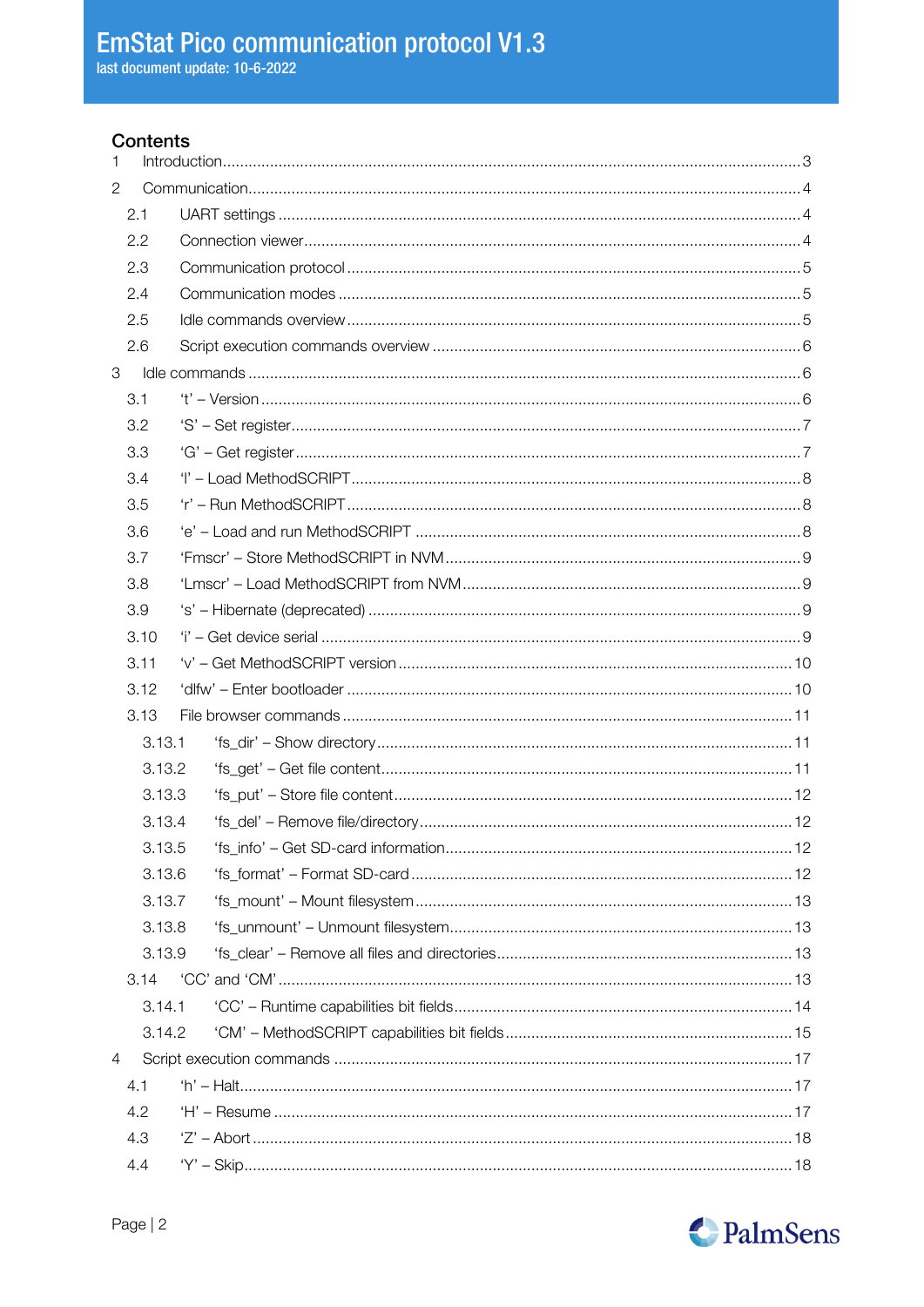5 [Registers.........................................................................................................................................19](#page-18-0) 5.1 '01' – [Peripheral configuration................................................................................................20](#page-18-1) 5.2 '02' – Register permissions [....................................................................................................20](#page-19-0) 5.3 '04' – License register [............................................................................................................21](#page-20-0) 5.4 '05' – Unique ID [.....................................................................................................................21](#page-20-1) 5.5 '06' – Device serial [.................................................................................................................21](#page-20-2) 5.6 '08' – Autorun [........................................................................................................................21](#page-20-3) 5.7 '09' – Advanced options [........................................................................................................22](#page-21-0) 5.8 '0A' – [Communication data rate limit......................................................................................22](#page-21-1) 5.9 '0B' – Reset device [................................................................................................................22](#page-21-2) 5.10 '83' – Auto calibration [............................................................................................................23](#page-22-0) 5.11 Manual calibration registers [....................................................................................................23](#page-22-1) 6 [CRC16 protocol extension..............................................................................................................24](#page-23-0) 6.1 [Introduction............................................................................................................................24](#page-23-1) 6.2 Protocol extension [.................................................................................................................24](#page-23-2) 6.3 Examples [...............................................................................................................................25](#page-24-0) 6.3.1 Example command without CRC-extension [.......................................................................25](#page-24-1) 6.3.2 Example command with CRC-extension [............................................................................25](#page-24-2) 6.3.3 [MethodSCRIPT example command without CRC-extension](#page-24-3) ..............................................25 6.3.4 [MethodSCRIPT example command with CRC-extension](#page-24-4) ...................................................25 7 Error codes [.....................................................................................................................................26](#page-25-0) 8 Version changes [.............................................................................................................................29](#page-28-0)

## <span id="page-2-0"></span>1 Introduction

This document describes the "online" communication protocol of the EmStat Pico. Initial communication with an EmStat Pico is always done using this online communication. Measurements and other scripts can be started by sending a MethodSCRIPT, more information about MethodSCRIPT can be found here:

<http://www.palmsens.com/methodscript>

## **Terminology**

| Potentiostat / Galvanostat                                    |
|---------------------------------------------------------------|
| Counter Electrode                                             |
| Reference Electrode                                           |
| <b>Working Electrode</b>                                      |
| A standard electrochemical technique                          |
| A single execution of a loop                                  |
| Random-Access (volatile) Memory                               |
| Non-Volatile Memory, memory that retains data after reset     |
| A specific type of Non-Volatile Memory                        |
| Internal or external file storage medium (SD-card or similar) |
| PalmSens human readable measurement script format             |
|                                                               |

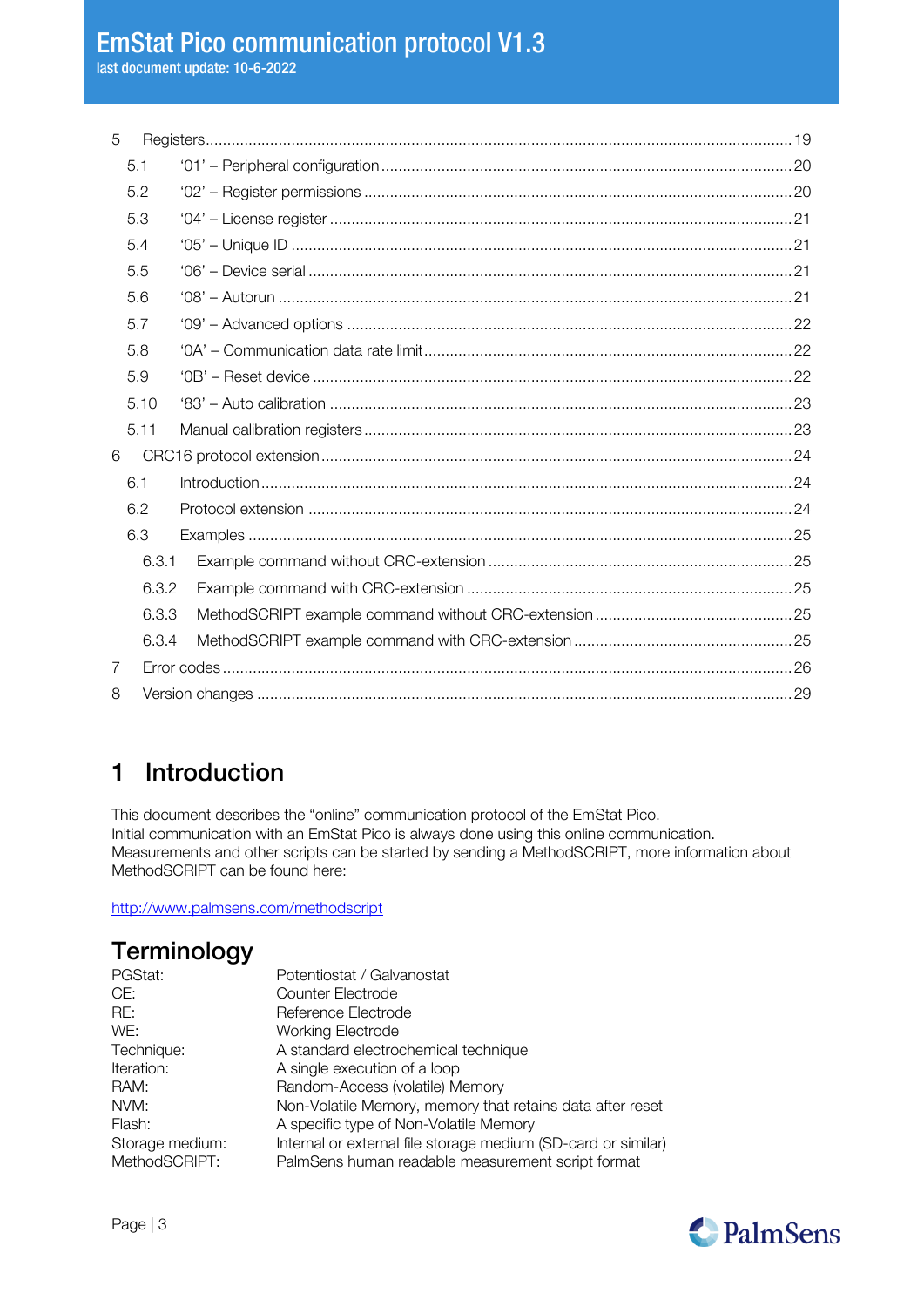## <span id="page-3-0"></span>2 Communication

## <span id="page-3-1"></span>2.1 UART settings

The EmStat Pico communicates using 3.3V UART (Serial Port) with the following settings:

| Setting             | Value  | Description         |
|---------------------|--------|---------------------|
| Signal level        | 3.3V   |                     |
| Baudrate            | 230400 | Baud (bps)          |
| Number of data bits | 8      |                     |
| Number of stop bits |        |                     |
| Parity              | None   |                     |
| Handshaking         | No     | No handshaking used |

## <span id="page-3-2"></span>2.2 Connection viewer

PSTrace version 5.6 or higher has a hidden feature, which is useful when the communication protocol is used for development of software for EmStat Pico.

PSTrace will open the 'Connection viewer' window when you double click the "Not connected" label before connecting to the device.

| Connection    |  |  |                                    |  |  |                      |
|---------------|--|--|------------------------------------|--|--|----------------------|
|               |  |  | $\bigoplus$ <b>B</b> ESPicoDev [1] |  |  | Connect • Disconnect |
| Not connected |  |  |                                    |  |  |                      |

Double click in this area before connecting to open the Connection viewer

| Connection viewer - red=sent, green=receive                                                                                                                      |  |
|------------------------------------------------------------------------------------------------------------------------------------------------------------------|--|
| tespico 11#Jun 18 2019 09:47:31<br>$R^*$<br>G06<br>G001200000000897B                                                                                             |  |
| a83DB8F00BC66B3624F678202A892F9EA<br>a3A0000000000000000000000000000018DFE1D858D978E65E5F3DC57D36DFF2D30BD261B6289<br>2A3F2D92F8CAE78A795700FD571F86DFE5541<br>е |  |
| set_pgstat_chan 1<br>set_pgstat_mode 0<br>set_pgstat_chan 0<br>set_pgstat_mode 3                                                                                 |  |
| set_cr 850n<br>set_autoranging 850n 850n<br>set_max_bandwidth 100<br>cell_off                                                                                    |  |
| set_pot_range 00<br>set_e 0<br>е                                                                                                                                 |  |
| е<br>set_cr 850n<br>lcell off                                                                                                                                    |  |
| l∕l Pause                                                                                                                                                        |  |

The connection viewer window. All information in red is sent from the PC to the device and the green information is sent by device to the device.

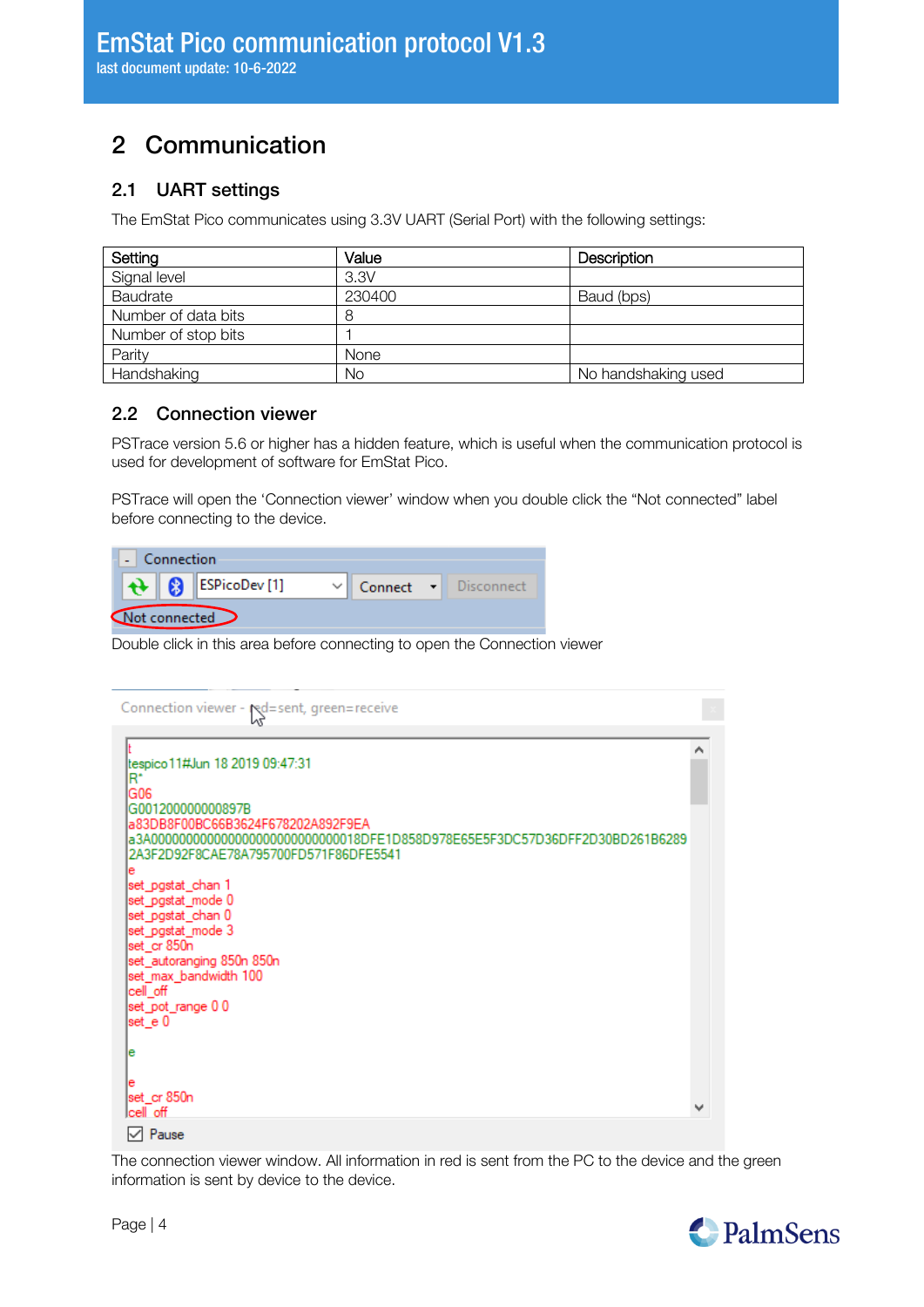## <span id="page-4-0"></span>2.3 Communication protocol

All commands and responses are terminated with a newline character ('\n' or 0x0A). Commands will echo the first character of the command and then respond with command specific data. When the command has finished executing a newline character is returned. If an error occurs during the execution of a command, the error is returned just before the newline. See section "[Error codes](#page-25-0)" for more information about errors.

<span id="page-4-1"></span>EmStat Pico Firmware version 1.3.XX uses MethodSCRIPT version 1.3.

### 2.4 Communication modes

The device can be in two communication modes:

- 1. Idle mode
- 2. Script execution mode

#### <span id="page-4-2"></span>2.5 Idle commands overview

| Command               | Description                                                 | See section |
|-----------------------|-------------------------------------------------------------|-------------|
| 't'                   | Get the device firmware version                             | 3.1         |
| 'S'                   | Set register value                                          |             |
| 'G'                   | Get register value                                          | 3.3         |
| $\mathbf{r}$          | Load (parse) MethodSCRIPT to RAM                            | 3.4         |
| r'                    | Run (execute) loaded MethodSCRIPT                           | 3.5         |
| 'e'                   | Load and execute MethodSCRIPT (same as 'l' followed by 'r') | 3.6         |
| "Fmscr"               | Store loaded MethodSCRIPT to non-volatile memory            | 3.7         |
| "Lmscr"               | Retrieve MethodSCRIPT from non-volatile memory to RAM       | 3.8         |
| ʻs'                   | Set device into sleep-mode (deprecated)                     | 3.9         |
| Ŧ                     | Get device serial number                                    | 3.10        |
| $\mathbf{v}^{\prime}$ | Get MethodSCRIPT version                                    | 3.11        |
| "dlfw"                | Enter bootloader mode. Invalidates current firmware.        | 3.12        |
| "fs_dir"              | Print the content of the directory                          | 3.13.1      |
| "fs_get"              | Print the content of a file                                 | 3.13.2      |
| "fs_put"              | Store a file                                                | 3.13.3      |
| "fs_del"              | Remove a file or directory (recursively)                    | 3.13.4      |
| "fs_info"             | Display storage medium information (free/used/total space)  | 3.13.5      |
| "fs_format"           | Format the file storage medium                              | 3.13.6      |
| "fs_mount"            | Mount the filesystem                                        | 3.13.7      |
| "fs_unmount"          | Unmount the filesystem                                      | 3.13.8      |
| "fs_clear"            | Removes all files and folders from the storage medium       | 3.13.9      |
| "CC"                  | Get runtime capabilities                                    | 3.14.1      |
| "CM"                  | Get MethodSCRIPT capabilities                               | 3.14.2      |

Table 1; Idle commands

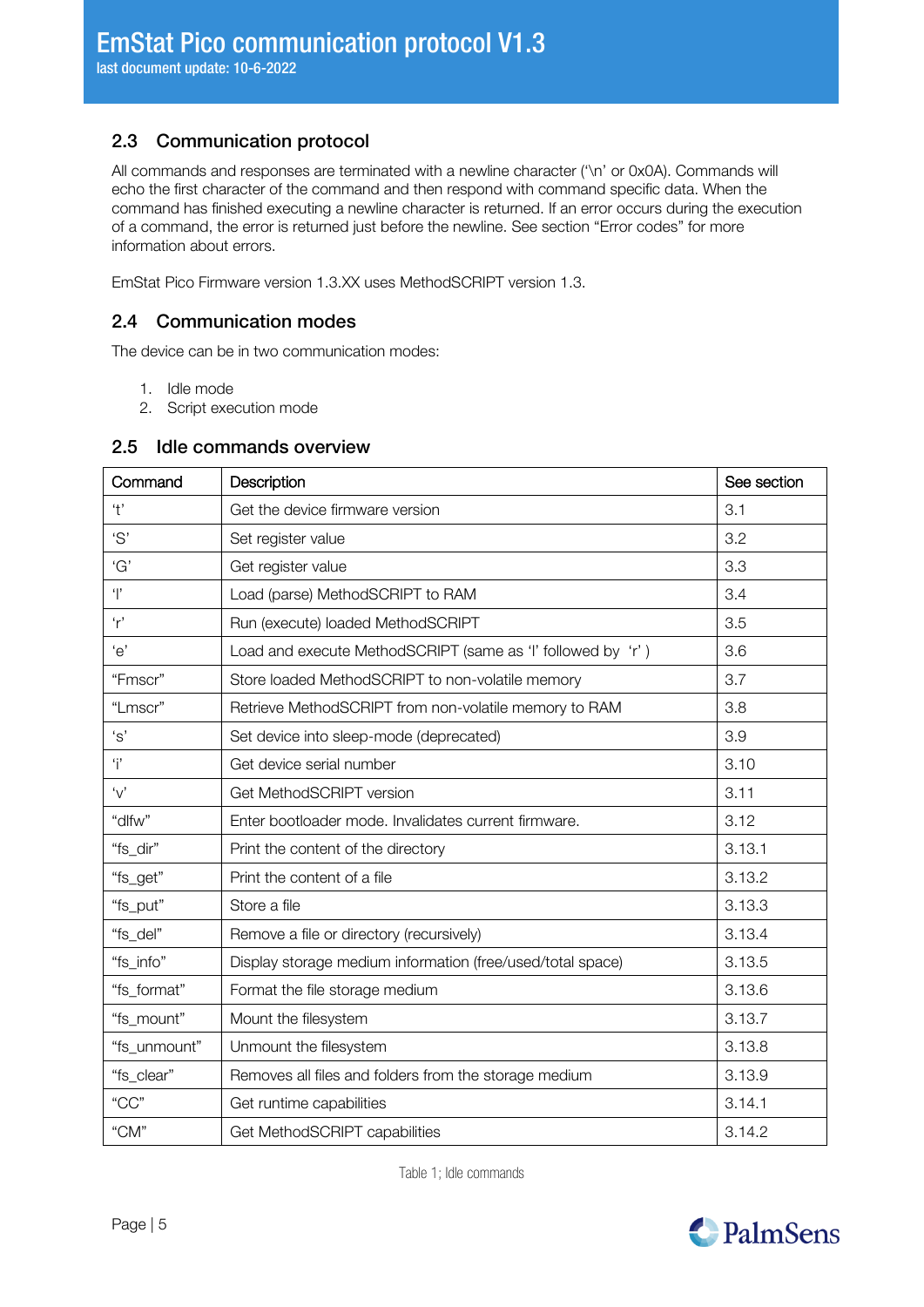## <span id="page-5-0"></span>2.6 Script execution commands overview

| Command | <b>Description</b>                          | See section |
|---------|---------------------------------------------|-------------|
| ʻhʻ     | Hold execution of the running MethodSCRIPT  | 4.1         |
| ʻH'     | Resume execution of the halted MethodSCRIPT | 4.2         |
| '7'     | Abort execution of the running MethodSCRIPT | -4.3        |
| $\vee$  | Abort current measurement loop              | 4.4         |

Table 2; Script execution commands

## <span id="page-5-1"></span>3 Idle commands

### <span id="page-5-2"></span>3.1 't' – Version

Print the firmware version data of the device.

Note: unlike other commands this command responds with multiple newline ("\n") separated strings terminated by a "\*\n"

#### Command format

t\n

#### Response format

The first character is the echo of the command character 't' followed by espicoxxxx#mmm dd yyyy hh:mm:ss\n R\*\n

| Where:      |                                                                                      |
|-------------|--------------------------------------------------------------------------------------|
| espico      | Emstat Pico identifier                                                               |
| <b>XXXX</b> | represents the firmware version without the decimal points. When $xxxx = 1304$ , the |
|             | firmware version is 1.3.04.                                                          |
| #           | separator                                                                            |
| mmm         | month in short-form e.g. "Jun"                                                       |
| dd          | 2 digit day number                                                                   |
| <b>yyyy</b> | 4 digit year number                                                                  |
| hh          | 2 digit hour number                                                                  |
| mm          | 2 digit minutes number                                                               |
| SS          | 2 digit seconds number                                                               |
| R           | Release firmware                                                                     |
| *\n         | End of version command                                                               |

Note that the day is preceded by a space character if it has a single digit and time is preceded by a '0'.

#### Example

t\n

#### Example response

tespico12#Jun 7 2020 09:37:02\n R\*\n

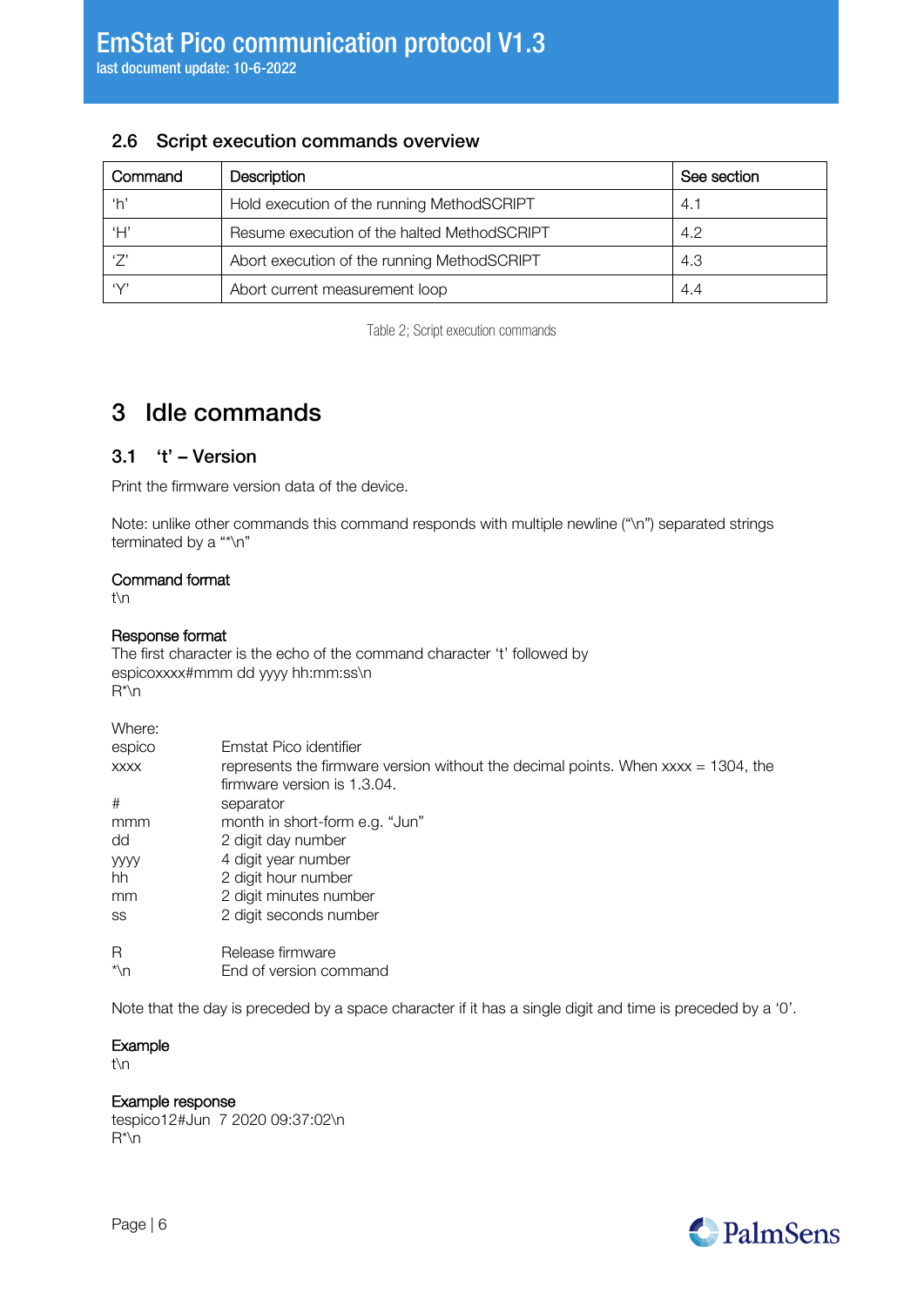## <span id="page-6-0"></span>3.2 'S' – Set register

Sets the value of a register. See section "[Registers](#page-18-0)" for detailed information.

#### Command format

Sxxy..y\n

Where:

| XХ | 2 digit hexadecimal register identifier                              |
|----|----------------------------------------------------------------------|
| уу | Hexadecimal digits representing the value of the register to be set. |
|    | The number of digits depends on the register.                        |

#### Response format

S\n

# Example<br>S0801\n

Set register 08 (autorun) to value 01 (enabled)

#### Example response

<span id="page-6-1"></span>S\n

#### 3.3 'G' – Get register

Gets the value of a register. See section "[Registers](#page-18-0)" for detailed information.

#### Command format

Gxx\n

Where:

xx 2 digit hexadecimal register number

#### Response format

Gy..y\n

Where:

y..y Hexadecimal digits representing the value of the register. The number of digits depends on the register.

#### Example

G08\n Get the value of register 08 (autorun enabled)

#### Example response

G01\n Autorun is enabled

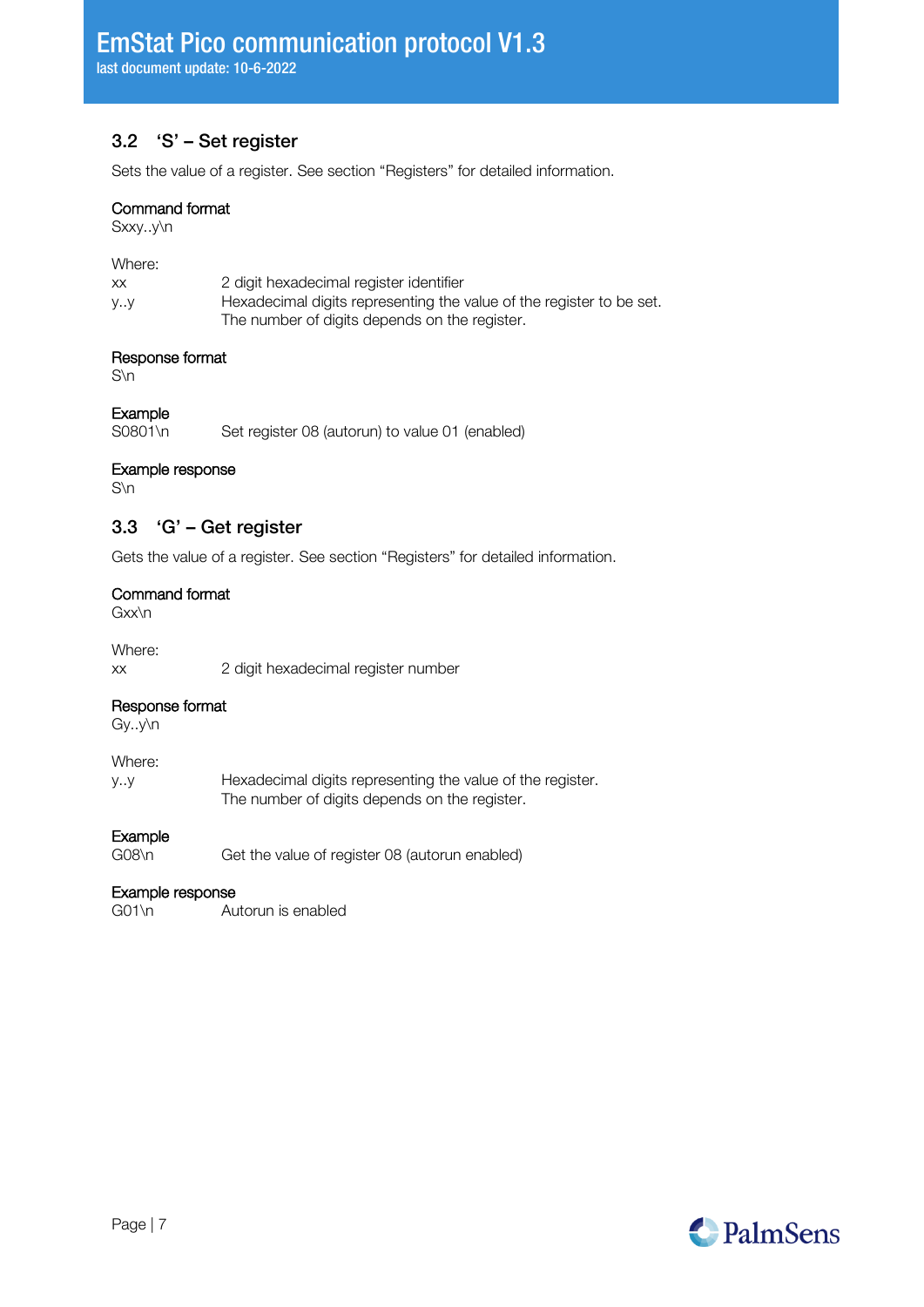## <span id="page-7-0"></span>3.4 'l' – Load MethodSCRIPT

Load and parse a MethodSCRIPT to RAM. The end of the script is indicated by an empty line containing only a newline '\n' character. If no error was returned during loading, the script can be executed by the 'r' command (see section [3.5\)](#page-7-1).

#### Command format

l\n <script>  $\ln$ 

Where: <script> MethodSCRIPT to load

#### Response format

<span id="page-7-1"></span>l\n

### 3.5 'r' – Run MethodSCRIPT

Execute a loaded MethodSCRIPT.

#### Command format

r\n

#### response format

r\n <script output>  $\ln$ 

## <span id="page-7-2"></span>3.6 'e' – Load and run MethodSCRIPT

Parse and load a MethodSCRIPT to RAM, then execute it if no errors have occurred during parsing.

#### Command format

e\n <script>  $\ln$ 

Where:

<script> MethodSCRIPT to load, terminated by a '\n' character on an empty line

#### Response format

e\n <script output>  $\ln$ 

#### Example

e\n send\_string "hello world"\n  $\ln$ 

#### Example output

e\n Thello world\n  $\ln$ 

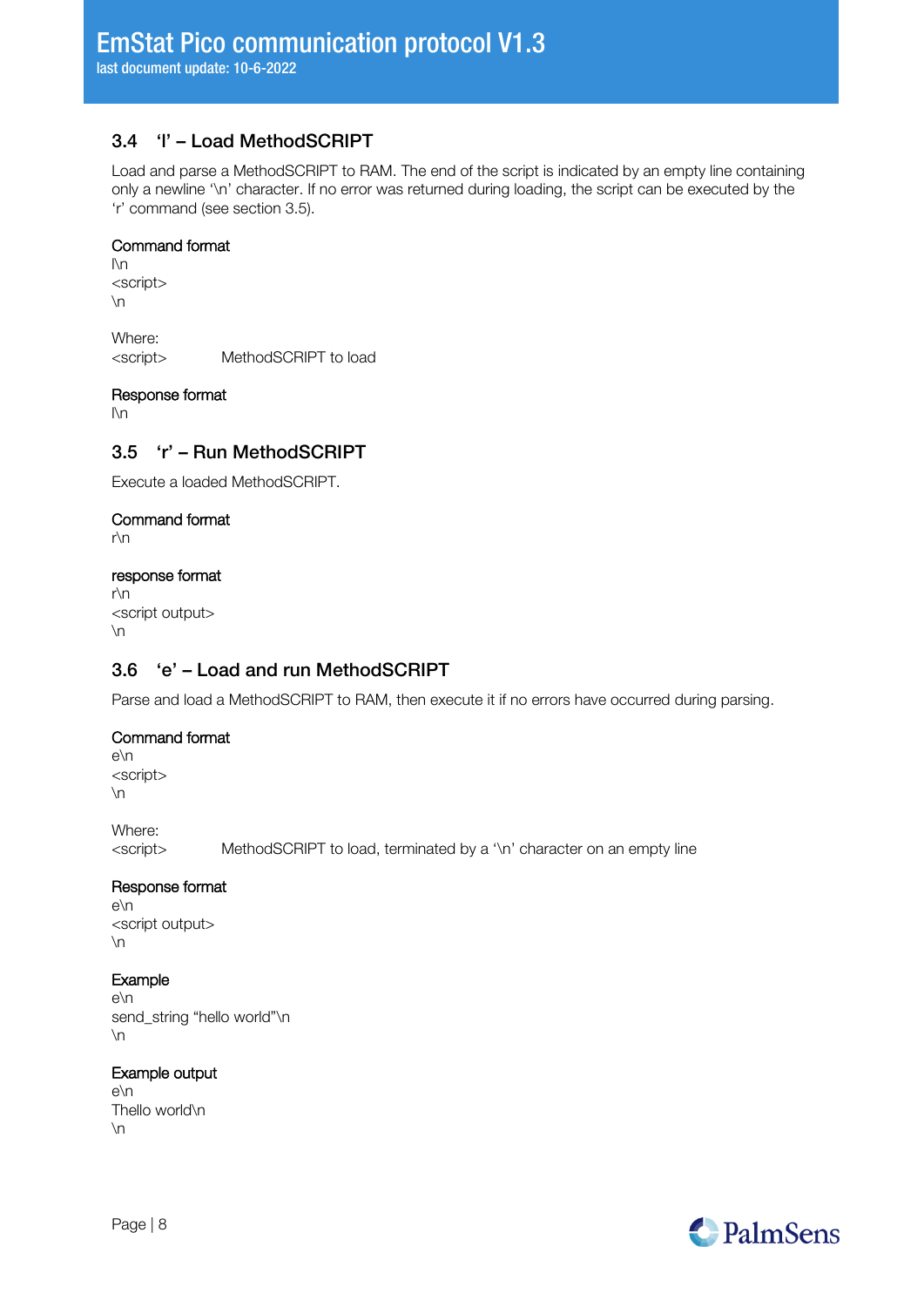## <span id="page-8-0"></span>3.7 'Fmscr' – Store MethodSCRIPT in NVM

Store a loaded MethodSCRIPT to non-volatile memory.

#### Command format

Fmscr\n

#### Response format

<span id="page-8-1"></span>F\n

## 3.8 'Lmscr' – Load MethodSCRIPT from NVM

Loads a stored MethodSCRIPT to RAM from non-volatile memory. It can now be started with the 'r' command.

#### Command format

Lmscr\n

#### Response format

<span id="page-8-2"></span>L\n

#### 3.9 's' – Hibernate (deprecated)

Sets the device into sleep (hibernate) mode. The device will wake-up when the host sends data (commands) to the device or when the "Wake / GPIO\_7" pin is brought low.

Note: This command is deprecated and may be removed in feature releases, use the MethodSCRIPT "hibernate" command instead.

#### Command format

s\n

#### Response format

<span id="page-8-3"></span>s\n

#### 3.10 'i' – Get device serial

Gets the device serial number.

Command format i\n

Response format

iSSSSSSSS\n

Where:

SSSSSSSS 8-character serial number

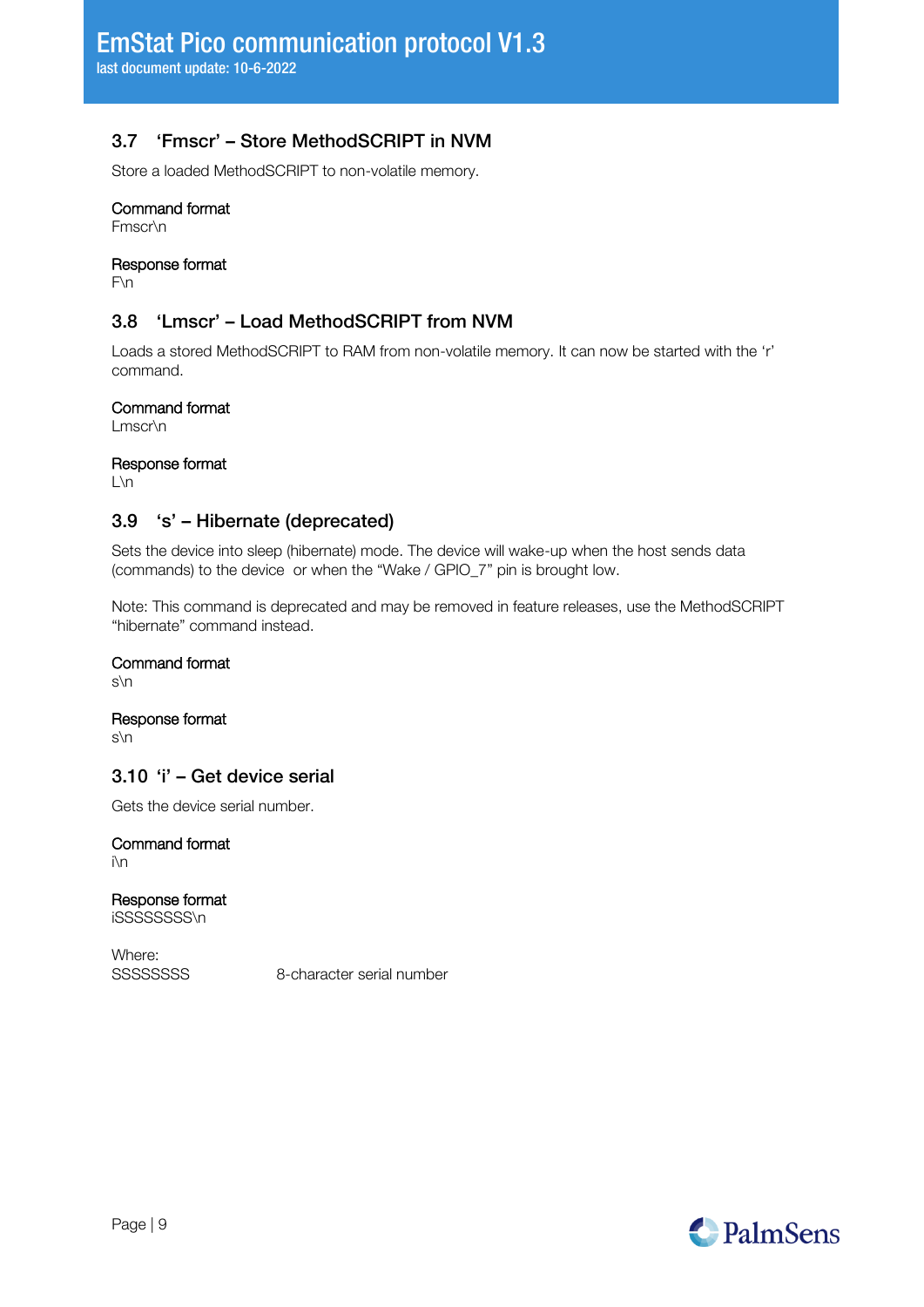## <span id="page-9-0"></span>3.11 'v' – Get MethodSCRIPT version

Gets the MethodSCRIPT version.

#### Command format

v\n

#### Response format

vVVVV\n

Where:<br>
WW 4-digit hexadecimal MethodSCRIPT version

### <span id="page-9-1"></span>3.12 'dlfw' – Enter bootloader

Resets the device in bootloader mode. A side-effect of this command is that the current firmware will be erased, meaning new firmware must always be uploaded after calling this command.

#### Command format

dlfw\n

#### Response format

d\n

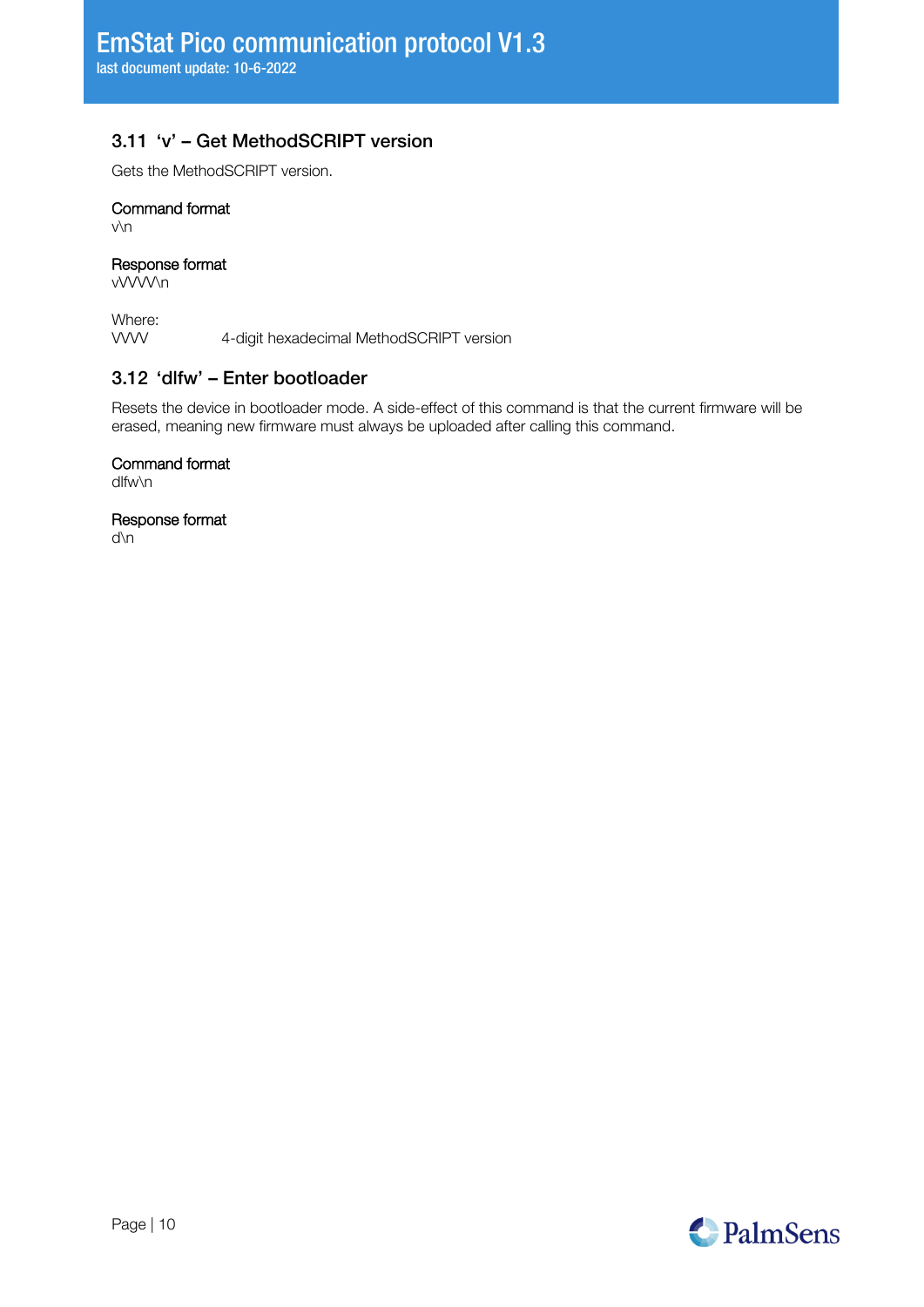### <span id="page-10-0"></span>3.13 File browser commands

The EmStat Pico can read and write data from/to a supported storage medium. The EmStat Pico supports most HC SD cards or the TC58CVG2S0 flash storage IC through an SPI interface. The file browser interface is provided to interact with this storage medium and supports data in ASCII encoding. Note that MethodSCRIPT also has the capability to interface with the filesystem, allowing the streaming of measurement data to the file system.

#### <span id="page-10-1"></span>3.13.1 'fs\_dir' – Show directory

The command "fs\_dir <PATH>\n" prints all names of files and directories in the directory indicated by the parameter PATH. Files in subdirectories of the given path will also be printed. The EmStat Pico will respond with an "f\n" followed by the lines containing the files and directories. The list is terminated by an empty line. The format for each line is:

"DATE TIME;TYPE;NAME". Note that the values of "DATE" and "TIME" are separated using a space and the other field use a semicolon for this purpose.

#### Example

fs\_dir /measurements\n

Prints the names the files and folders in the "/measurements" directory.

#### Example output

f\n 2019-12-31 11:34:13;DIR;0;measurements\n 2019-12-31 11:34:18;FIL;0;log.txt\n 2019-12-31 11:34:23;FIL;0;info.txt\n 2019-12-31 11:34:27;FIL;0;error\_codes.csv\n  $\ln$ 

#### <span id="page-10-2"></span>3.13.2 'fs\_get' – Get file content

The command 'fs\_get <PATH>\n' prints "f\n", followed by the contents of the requested file. The end of the file is indicated with a file separator (ASCII) character (0x1C).

#### Example

fs\_get /measurements/my\_lsv\_file.data\n

Returns the content of the file "/measurements/my\_lsv\_file.data".

#### Example output

f\n v0003\n Pda7F9E6A6u;ba51FC060p,10,207\n Pda7FB6CFCu;ba5C994C0p,10,207\n Pda7FCF353u;ba6731714p,10,207\n Pda20B3D38n;ba71CD01Bp,10,207\n Pda8000000 ;ba7C6A479p,10,207\n  $\ln$ \x1C

Note: the file browser does not support the transmission of binary files. Note2: the EmStat Pico transmits the data as fast as it can and will not wait for the host-system.

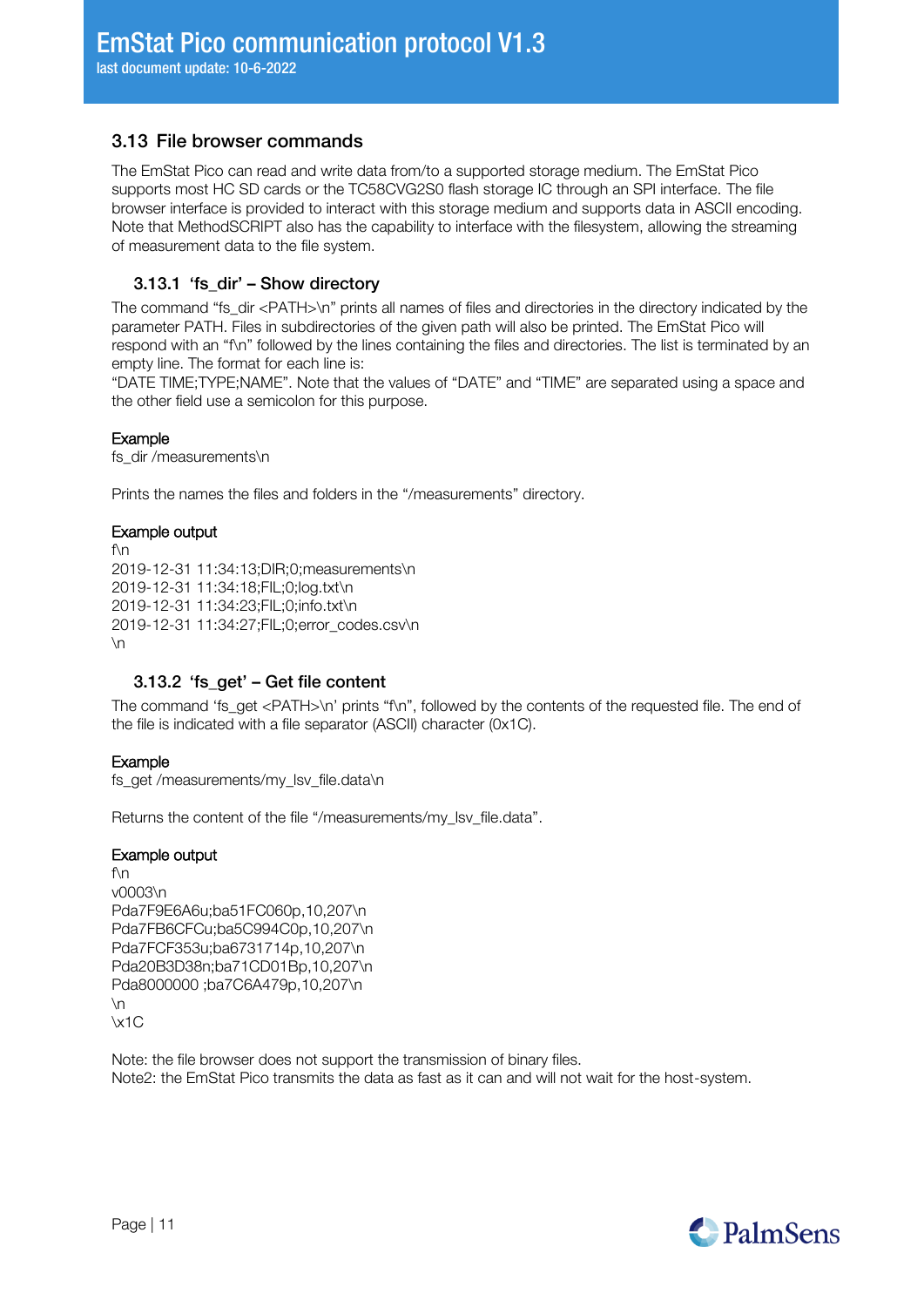#### 3.13.3 'fs\_put' – Store file content

<span id="page-11-0"></span>The command 'fs\_put <PATH>\n<CONTENT>\x1C' stores the content of a file to the specified path. The end of the file is indicated with a file separator (ASCII) character (0x1C).

If a file with the same name already exists, an error is generated.

#### Example

fs\_put /hello\_world.txt\nHello World!\x1C

Stores a file containing the string "Hello World!" to the path "/hello\_world.txt".

#### Example output

f\n

<span id="page-11-1"></span>Note: the filebrowser does not support the transmission of binary files.

#### 3.13.4 'fs\_del' – Remove file/directory

The command 'fs\_del <PATH>\n' removes the file or directory (recursively) specified by PATH.

#### Example

fs\_del /log.txt\n

Removes the file "/log.txt".

#### Example output

<span id="page-11-2"></span>f\n

#### 3.13.5 'fs\_info' – Get SD-card information

The command "fs\_info\n" returns the current used space, free space and storage medium size.

#### Example

fs\_info\n

#### Example output

f\n used:192kB free:7878464kb total:7878656kb\n

#### <span id="page-11-3"></span>3.13.6 'fs\_format' – Format SD-card

This command formats the SD-card with the FAT-filesystem. As a side-effect all content of the storage medium is erased.

#### Example

fs\_format\n

#### Example output

f\n

Note: This is not the preferred way to clear an SD-card. For that use the 'fs clear' command. Note2: The formatting procedure can take some time. It will print "Format successful" when done Warning: This operation cannot be undone.

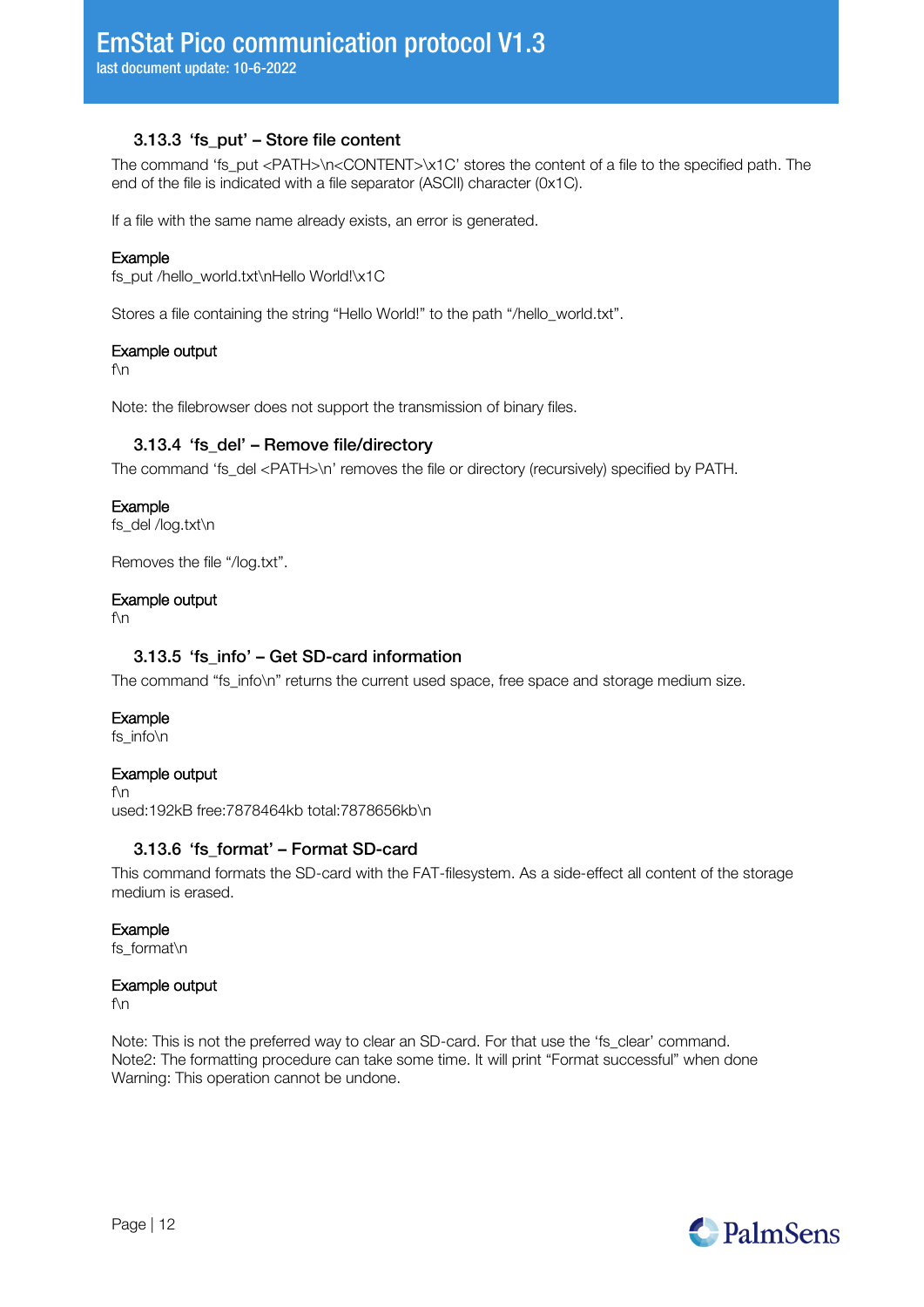#### 3.13.7 'fs\_mount' – Mount filesystem

<span id="page-12-0"></span>Mounts the filesystem, as read from the storage medium. Ensure the file storage medium GPIO pins are configured as such. See the MethodSCRIPT command "set\_gpio\_cfg" for more information.

#### Example

fs\_mount\n

#### Example output

<span id="page-12-1"></span>f\n

#### 3.13.8 'fs\_unmount' – Unmount filesystem

Unmounts the filesystem. This can be used to re-mount the filesystem, in combination with "fs\_mount".

Example

fs\_unmount\n

Example output

<span id="page-12-2"></span>f\n

#### 3.13.9 'fs\_clear' – Remove all files and directories

This command removes all files and directories on the SD-card.

Example fs\_clear\n

Example output f\n

Warning: This operation cannot be undone.

## <span id="page-12-3"></span>3.14 'CC' and 'CM'

The CC (communication capabilities) and CM (MethodSCRIPT capabilities) commands return a list of supported commands for the EmStat. These capabilities are represented as bit fields in Hexadecimal format (256 bits, one per command). Each bit is tied to a specific command, if the feature is enabled then the corresponding bit is high. These bit fields are consistent across devices and take any licensing into account.

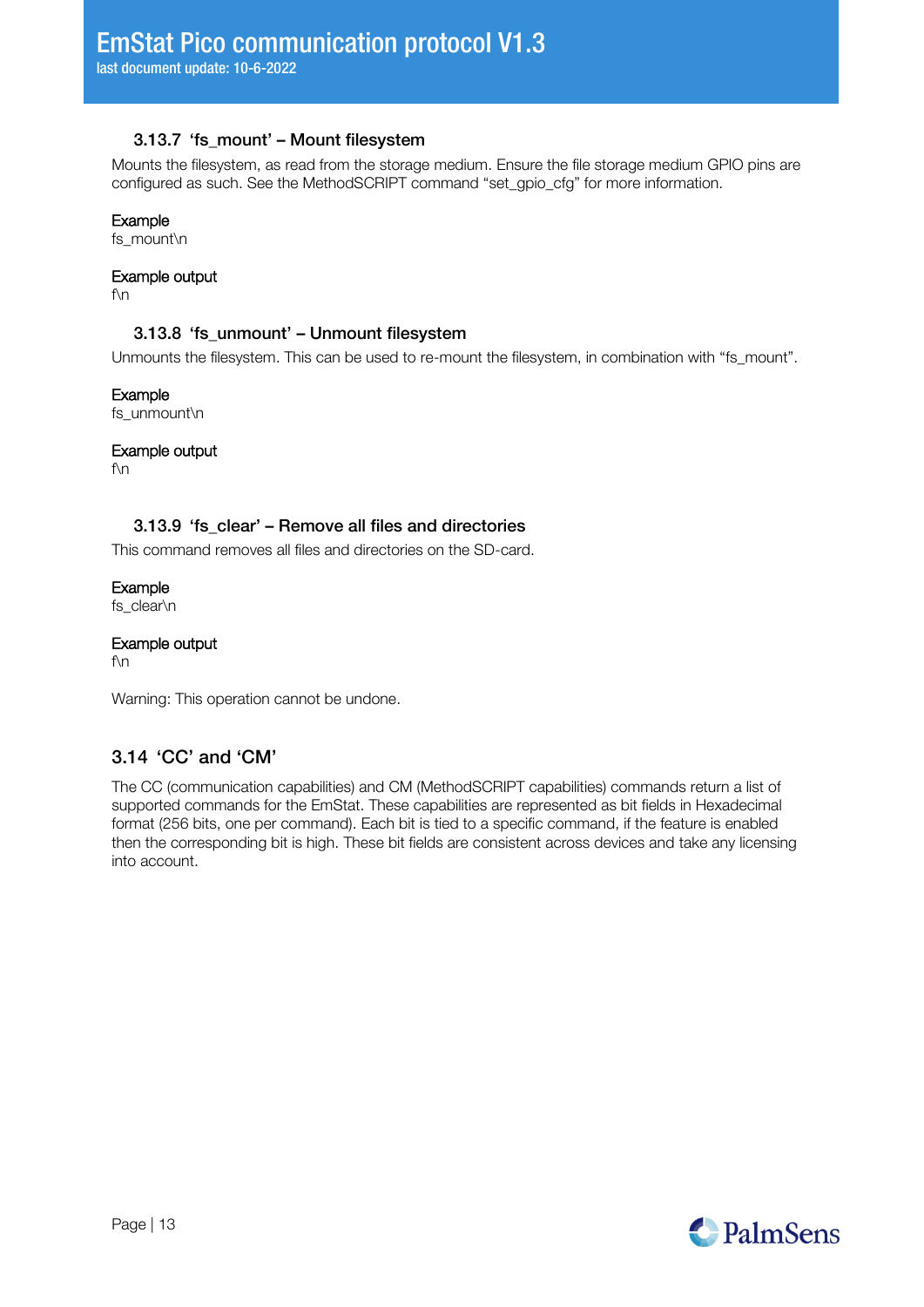| Bit number      | Command string     | Command name                                  |
|-----------------|--------------------|-----------------------------------------------|
| 0               |                    | <b>RESERVED</b>                               |
| 1               | $\overline{t}$     | Version                                       |
| $2 - 31$        | $\overline{a}$     | <b>RESERVED</b>                               |
| 32              | "CC"               | Communication capabilities                    |
| 33              | "CM"               | MethodSCRIPT capabilities                     |
| 34              | "S"                | Set register                                  |
| 35              | "G"                | Get register                                  |
| 36              | $\mathfrak{g}$     | Load script                                   |
| 37              | $\mathfrak{a}_{r}$ | Run script                                    |
| 38              | "e"                | Execute script                                |
| 39              | "dlfw"             | Update firmware                               |
| 40              |                    | <b>RESERVED</b>                               |
| 41              | "Wnvm"             | Write NVM                                     |
| $\overline{42}$ | "Rnvm"             | Read NVM                                      |
| 43              | "Fmscr"            | Write MethodSCRIPT to non-volatile memory     |
| 44              | "Lmscr"            | Load MethodSCRIPT from non-volatile memory    |
| 45              | $\sqrt[n]{n}$      | Set date and time                             |
| 46              | "S"                | Sleep (deprecated)                            |
| 47              | $\overline{a}$     | <b>RESERVED</b>                               |
| 48              | $\mathbf{a}$       | Get serial                                    |
| 49              | $\sqrt[n]{n}$      | MethodSCRIPT version                          |
| 50              | "x"                | Self-test                                     |
| 51              | "fs_dir"           | File browser get directory                    |
| 52              | "fs_get"           | File browser get file                         |
| 53              | "fs_put"           | File browser write file                       |
| 54              | "fs_del"           | File browser delete file                      |
| 55              | "fs_info"          | File browser get filesystem info              |
| 56              | "fs_format"        | File browser format filesystem                |
| 57              | "fs_mount"         | File browser mount filesystem                 |
| 58              | "fs_unmount"       | File browser unmount filesystem               |
| 59              | "fs_clear"         | File browser delete all files and directories |
| 60              | $\overline{m}$     | Get multi-device serial                       |
| 96              | "h"                | Hold/pause MethodSCRIPT                       |
| 97              | $\overline{H}$     | Resume MethodSCRIPT                           |
| 98              | "Z"                | Abort MethodSCRIPT                            |
| 99              | $\sqrt[n]{n}$      | Skip MethodSCRIPT instruction                 |

## <span id="page-13-0"></span>3.14.1 'CC' – Runtime capabilities bit fields

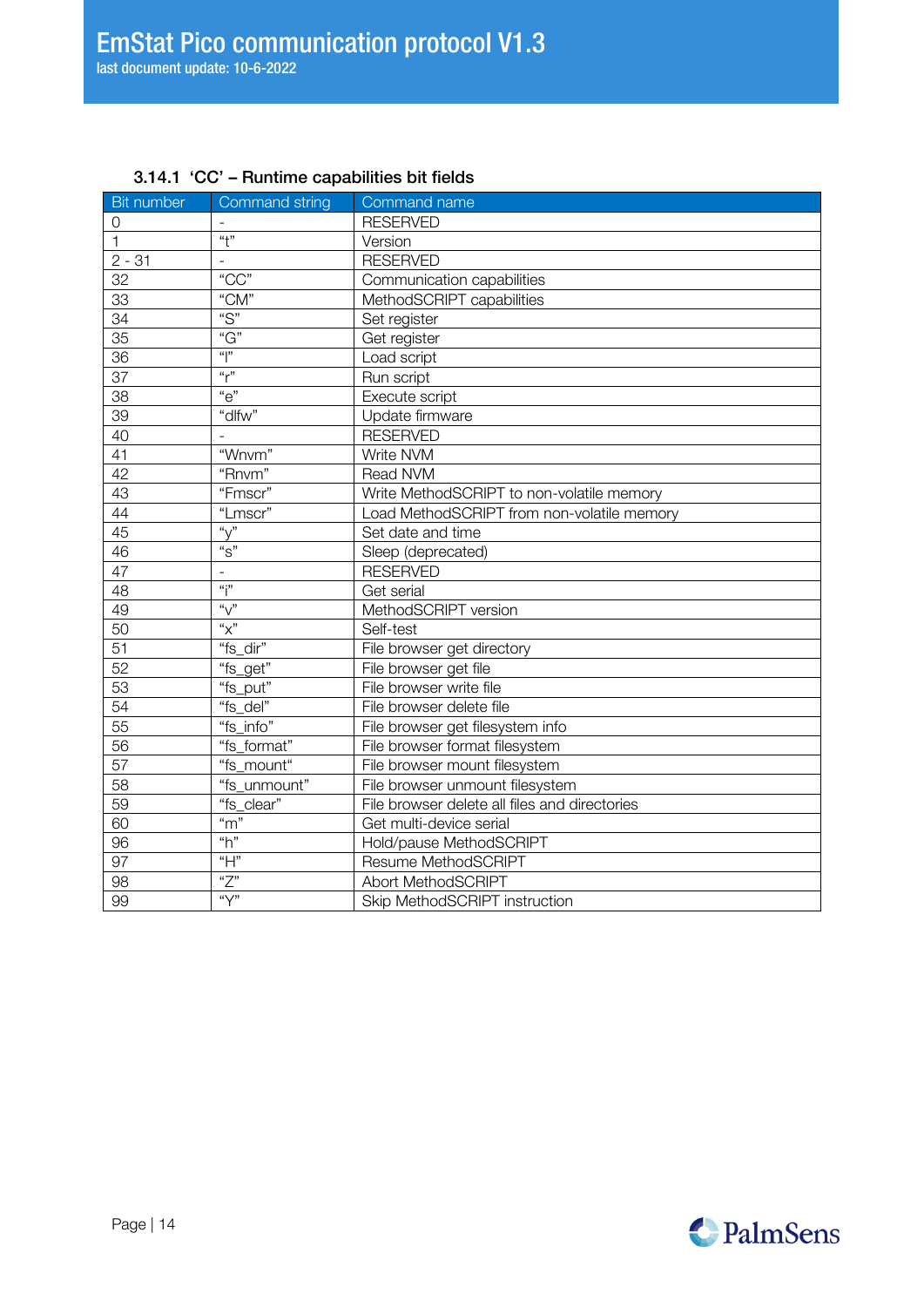### <span id="page-14-0"></span>3.14.2 'CM' – MethodSCRIPT capabilities bit fields

| Bit number                | Command string           | Description     |
|---------------------------|--------------------------|-----------------|
| $\mathbf 0$               | $\overline{\phantom{m}}$ | <b>RESERVED</b> |
| $\mathbf{1}$              | "var"                    |                 |
| $\sqrt{2}$                | "array"                  |                 |
| $\ensuremath{\mathsf{3}}$ | "store_var"              |                 |
| $\overline{4}$            | "copy_var"               |                 |
| $\sqrt{5}$                | "add_var"                |                 |
| $\,6$                     | "sub_var"                |                 |
| $\overline{7}$            | "mul_var"                |                 |
| 8                         | "div_var"                |                 |
| 9                         | "set_e"                  |                 |
| 10                        | "set_int"                |                 |
| 11                        | "await_int"              |                 |
| 12                        | "wait"                   |                 |
| 13                        | "loop"                   |                 |
| 14                        | "endloop"                |                 |
| 15                        | "breakloop"              |                 |
| 16                        | $"$ if"                  |                 |
| 17                        | "else"                   |                 |
| 18                        | "elseif"                 |                 |
| 19                        | "endif"                  |                 |
| 20                        | "get_time"               |                 |
| 21                        | "meas"                   |                 |
| 22                        |                          | <b>RESERVED</b> |
| 23                        | "meas_loop_lsv"          |                 |
| 24                        | "meas_loop_cv"           |                 |
| 25                        | "meas_loop_dpv"          |                 |
| 26                        | "meas_loop_swv"          |                 |
| $\overline{27}$           | "meas_loop_npv"          |                 |
| 28                        | "meas_loop_ca"           |                 |
| 29                        | "meas_loop_pad"          |                 |
| 30                        | "meas_loop_ocp"          |                 |
| 31                        | "meas_loop_eis"          |                 |
| 32                        | "set_autoranging"        |                 |
| 33                        | "pck_start"              |                 |
| 34                        | "pck_add"                |                 |
| 35                        | "pck_end"                |                 |
| 36                        | "set_max_bandwidth"      |                 |
| 37                        | "set_cr"                 |                 |
| 38                        | "cell_on"                |                 |

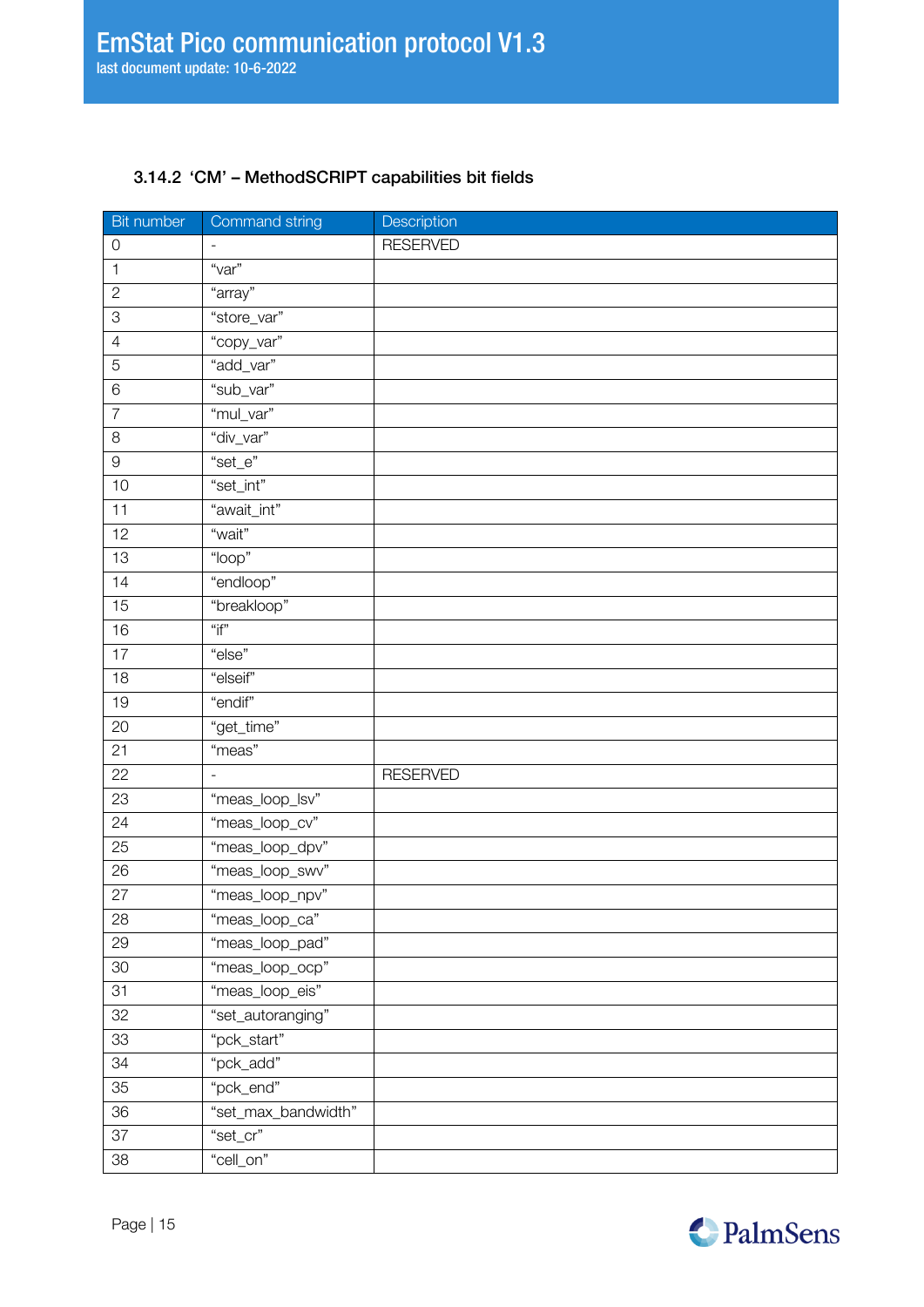## EmStat Pico communication protocol V1.3

last document update: 10-6-2022

| 39     | "cell_off"             |  |
|--------|------------------------|--|
| 40     | "set_pgstat_mode"      |  |
| 41     | "send_string"          |  |
| 42     | "set_pgstat_chan"      |  |
| 43     | "set_gpio_cfg"         |  |
| 44     | "set_gpio_pullup"      |  |
| 45     | "set_gpio"             |  |
| 46     | "get_gpio"             |  |
| 47     | "set_pot_range"        |  |
| 48     | "on_finished:"         |  |
| 49     | "set_poly_we_mode"     |  |
| 50     | "file_open"            |  |
| 51     | "file_close"           |  |
| 52     | "set_script_output"    |  |
| 53     | "array_get"            |  |
| 54     | "array_set"            |  |
| 55     | "i2c_config"           |  |
| 56     | "i2c_write_byte"       |  |
| 57     | "i2c_read_byte"        |  |
| 58     | "i2c_read"             |  |
| 59     | "i2c_write"            |  |
| 60     | "i2c_write_read"       |  |
| 61     | "hibernate"            |  |
| 62     | "abort"                |  |
| 63     | "timer_start"          |  |
| 64     | "timer_get"            |  |
| 65     | "set_range"            |  |
| 66     | "set_range_minmax"     |  |
| 67     | "meas_loop_cp"         |  |
| 68     | "set_i"                |  |
| 69     | "meas_loop_lsp"        |  |
| $70\,$ | "meas_loop_geis"       |  |
| 71     | "int_to_float"         |  |
| 72     | "float_to_int"         |  |
| 73     | "bit_and_var"          |  |
| 74     | "bit_or_var"           |  |
| 75     | "bit_xor_var"          |  |
| 76     | "bit_lsl_var"          |  |
| 77     | "bit_lsr_var"          |  |
| 78     | "bit_inv_var"          |  |
| 79     | "set_channel_sync"     |  |
| 80     | "set_acquisition_frac" |  |

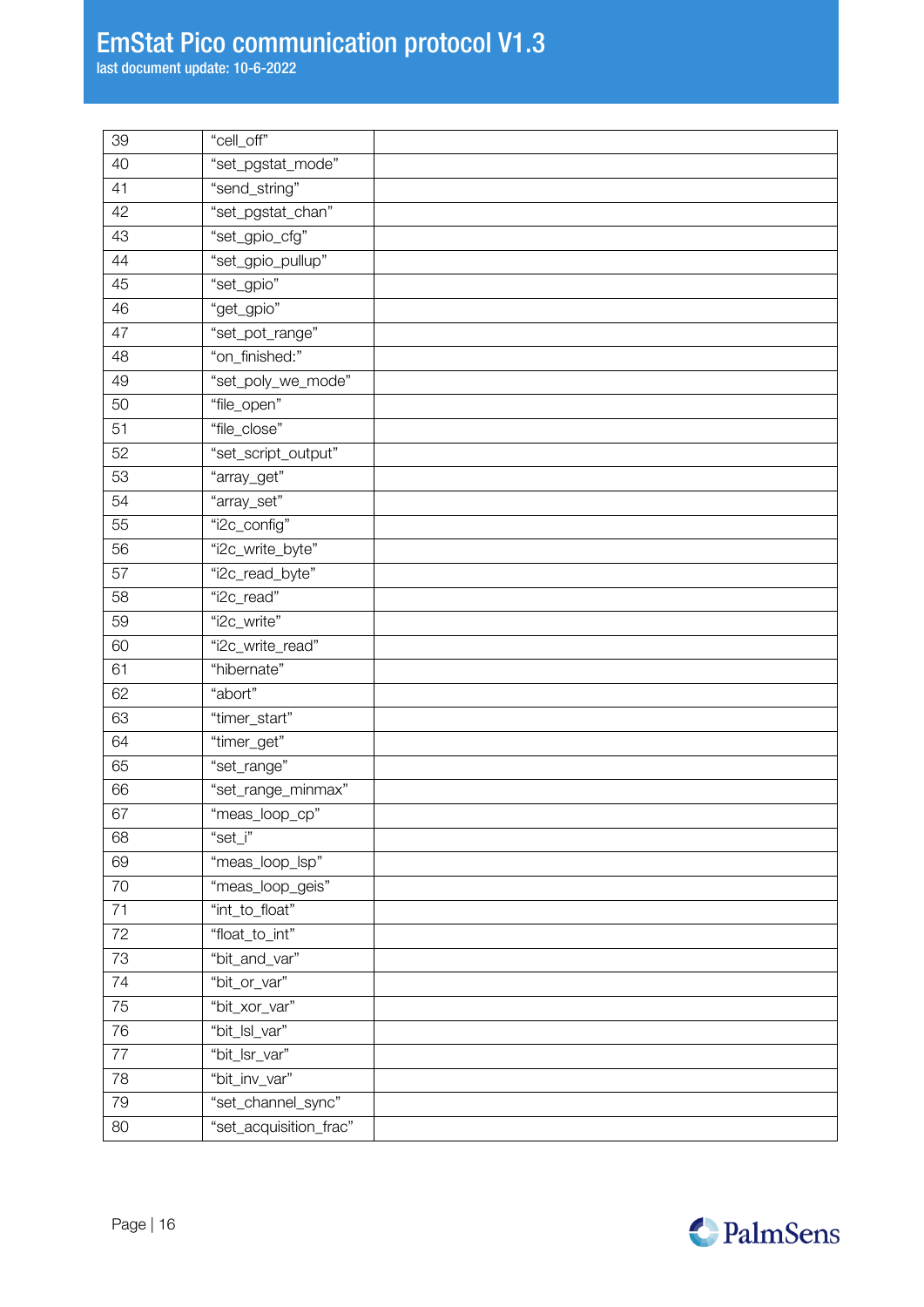## <span id="page-16-0"></span>4 Script execution commands

To control the flow of execution of a running MethodSCRIPT, these commands can abort, pause and resume the execution of the script or skip the current command.

## <span id="page-16-1"></span>4.1 'h' – Halt

Sending "h\n" to the device holds a running MethodSCRIPT

Example:

```
e
var c
var p
set pgstat mode 2
\text{set} \text{cr} 100\text{m}cell on
meas_loop_lsv p c -1 1 10m 1
 pc\overline{k} start
 pck add p <- sending "h\n" will hold the script at the next command
  pck_add c
  pck_end
endloop
on finished:
ceI1 off
```
### <span id="page-16-2"></span>4.2 'H' – Resume

Sending "H\n" to the device resumes a halted MethodSCRIPT

Example:

```
e
var c
var p
set_pgstat_mode 2
set<sup>cr</sup> 100m
cell_on
meas_loop_lsv p c -1 1 10m 1
  pck_start
  pck_add p <- sending "H\n" will resume the halted script
  pck_add c
  pck_end
endloop
on finished:
cell_off
```
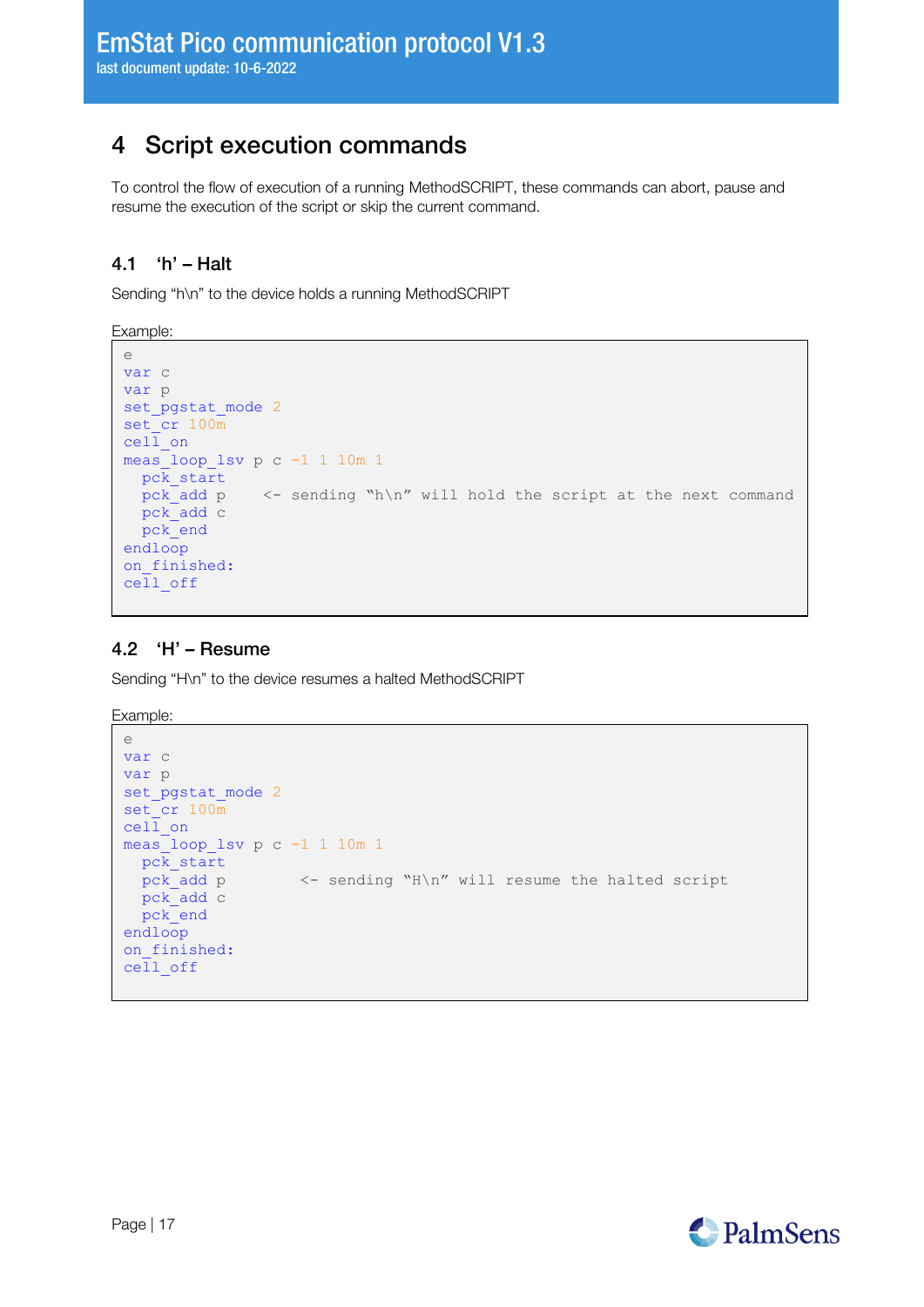## <span id="page-17-0"></span>4.3 'Z' – Abort

Sending "Z\n" to the device aborts a running MethodSCRIPT. The current iteration of any measurement loop will be completed, then the script execution will jump to the "on\_finished:" tag.

Example:

```
e
var c
var p
set pgstat mode 2
set<sup>-</sup>cr 100<sub>m</sub>ceil on
meas_loop_lsv p c -1 1 10m 1
  pck_start
  pck_add p
 pck add c \leq sending "Z\n" within the loop will abort the script
                   and jump to the "on finished:" tag.
  pck_end
endloop
on finished:
cell_off
```
### <span id="page-17-1"></span>4.4 'Y' – Skip

Sending "Y\n" to the device breaks the execution of the current MethodSCRIPT loop after the current iteration of the loop has finished.

Example:

```
e
var c
var p
set_pgstat_mode 2
set<sup>cr</sup> 100m
cell_on
meas_loop_lsv p c -1 1 10m 1
 pck start
  pck_add p
 pck_add c <- sending "Y\n" within the loop will abort the
                 loop after finishing the current iteration
  pck_end
endloop
on finished:
cell_off
```
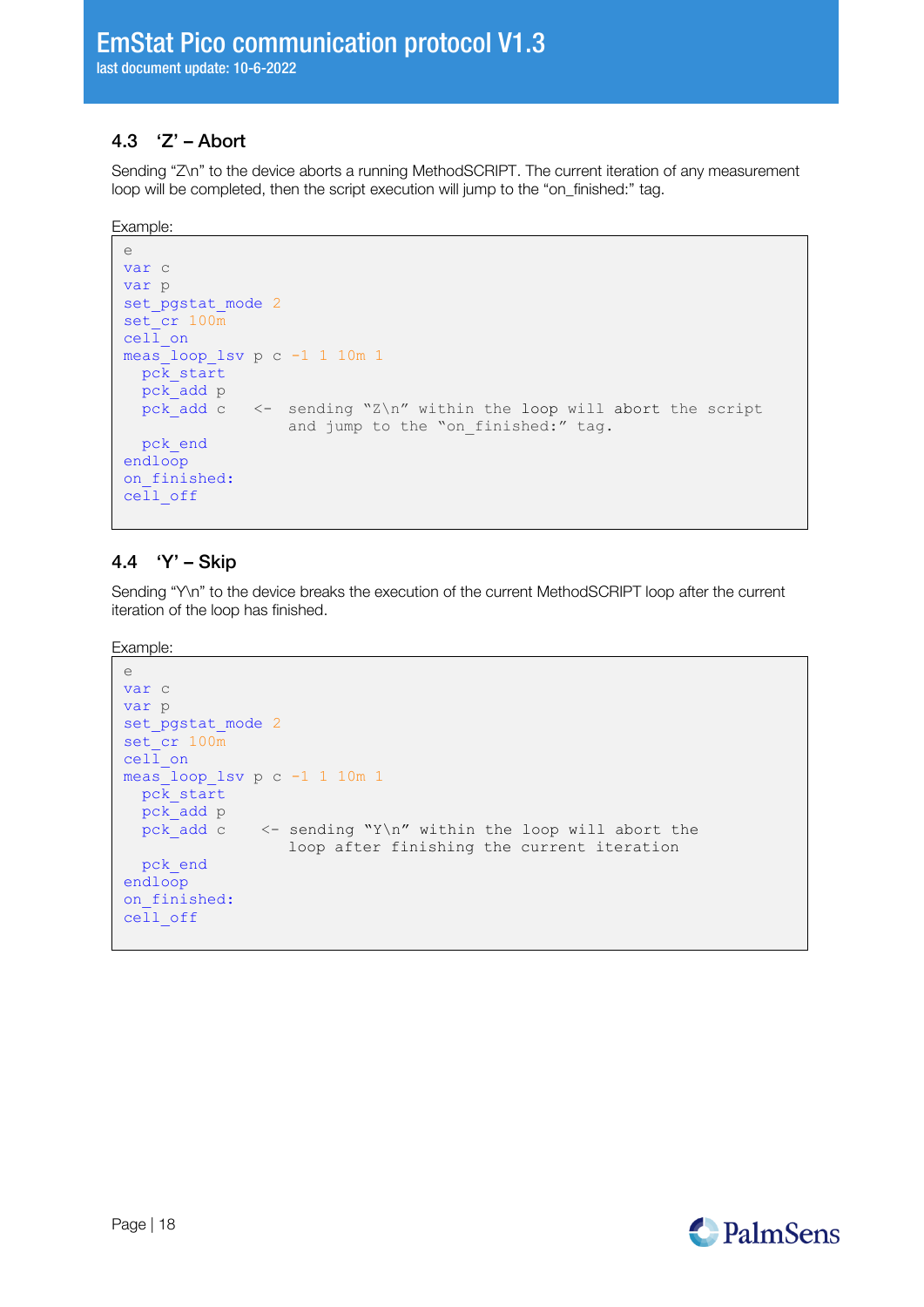## <span id="page-18-0"></span>5 Registers

The internal registers are used to retrieve information, configure the device, or perform rarely used actions. Some registers are write protected at startup and must be unlocked before use, see section "[5.2](#page-19-0) '02' – [Register permissions](#page-19-0)". The data length of each register is given in bytes of represented data. This data is communicated in hexadecimal notation, using 2 characters per byte.

<span id="page-18-1"></span>

| Value | <b>Permission level mode</b> | Length          |              | <b>Description</b>            | <b>See</b>   |
|-------|------------------------------|-----------------|--------------|-------------------------------|--------------|
|       | <b>Basic</b>                 | <b>Advanced</b> | (Bytes)      |                               | section      |
| 0x01  | Read only                    | Read / Write    | 4            | Peripheral configuration      | $\mathbf{0}$ |
| 0x02  | Read / Write                 | Read / Write    | 4            | Register permissions          | 5.2          |
| 0x04  | Read only                    | Read only       | 8            | License register              | 5.3          |
| 0x05  | Read only                    | Read only       | 16           | Unique ID                     | 5.4          |
| 0x06  | Read only                    | Read only       | 8            | Device serial                 | 5.5          |
| 0x08  | Read only                    | Read / Write    | $\mathbf{1}$ | Autorun enable/disable        | 5.6          |
| 0x09  | Read only                    | Read / Write    | 4            | Advanced options              | 5.7          |
| 0x0A  | Read / Write                 | Read / Write    | 4            | Communication data rate limit | 5.8          |
| 0x0B  | Write only                   | Write only      | 4            | Reset device                  | 5.9          |
|       |                              |                 |              |                               |              |
| 0x83  | None                         | Write only      | 4            | Auto calibration              | 5.10         |
| 0xA0  | Read only                    | Read / Write    | 4            | Low speed TIA 10M CHO gain    | 5.11         |
| 0xA1  | Read only                    | Read / Write    | 4            | Low speed TIA 10M CH0 offset  | 5.11         |
| 0xA2  | Read only                    | Read / Write    | 4            | Low speed TIA 10M CH1 gain    | 5.11         |
| 0xA3  | Read only                    | Read / Write    | 4            | Low speed TIA 10M CH1 offset  | 5.11         |
| 0xA4  | Read only                    | Read / Write    | 4            | High speed TIA 10M gain       | 5.11         |
| 0xA5  | Read only                    | Read / Write    | 4            | High speed TIA 10M offset     | 5.11         |
| 0xA6  | Read only                    | Read / Write    | 4            | High speed TIA 1M gain        | 5.11         |
| 0xA7  | Read only                    | Read / Write    | 4            | High speed TIA 1M offset      | 5.11         |

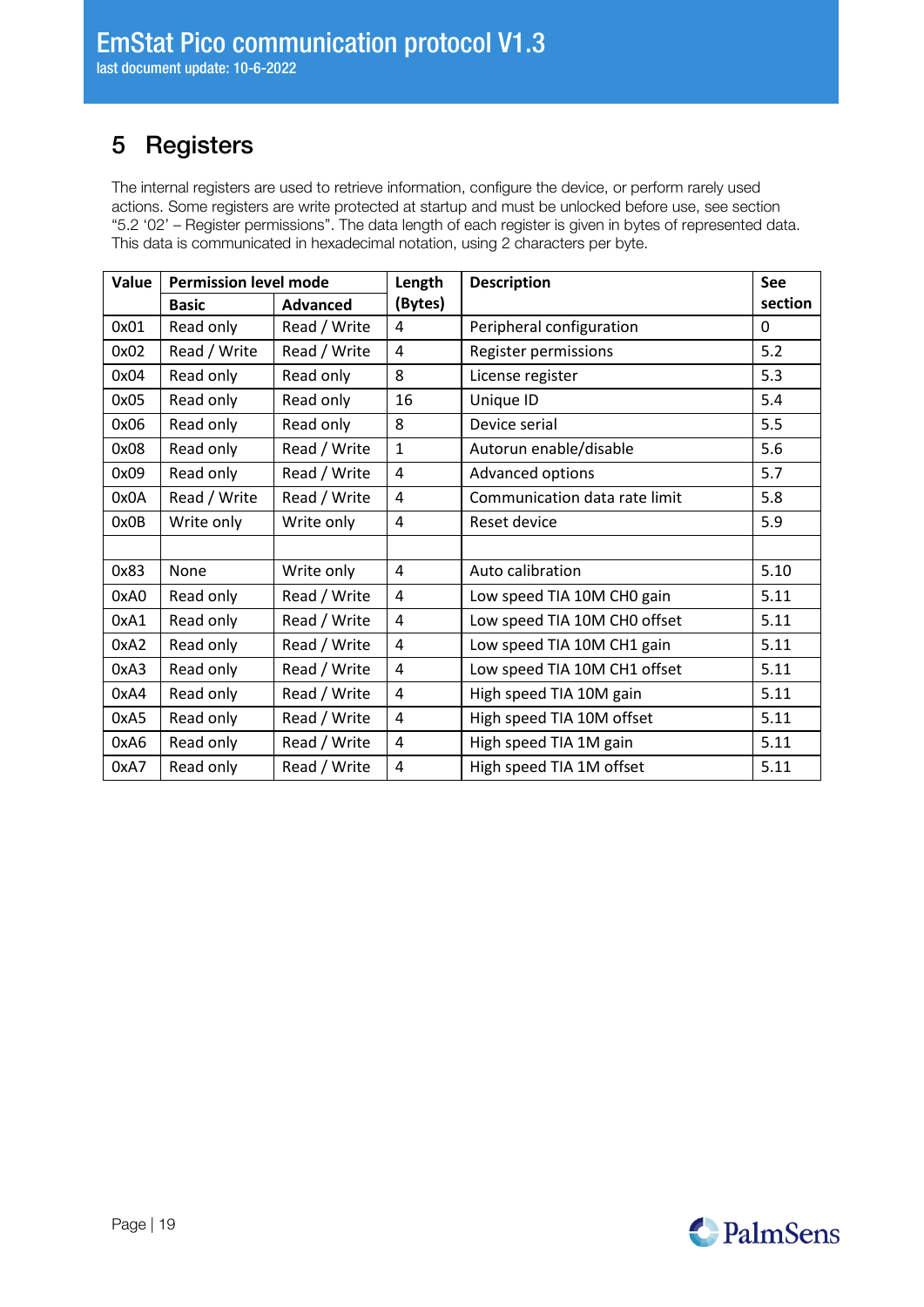## 5.1 '01' – Peripheral configuration

Reads / writes the peripheral configuration as a bitmask from / to non-volatile memory. Support for external peripherals can be enabled here. Pins for peripherals that are not enabled can be used as GPIO pins. All peripherals default to GPIO. Multiple peripherals can be enabled at the same time by adding the hexadecimal values.

| Value       | <b>Name</b>   | <b>Description</b>                                  |  |
|-------------|---------------|-----------------------------------------------------|--|
| Output 1.8V |               | When enabled, output 1.8V reference to the          |  |
|             | reference     | ANALOG IN 2 pin. ANALOG IN 2 can no longer          |  |
| 0x00000020  | enable        | be used as an input.                                |  |
|             | Output cell   | When enabled, output cell on/off status on          |  |
|             | on/off status | GPIO6. Cell on outputs a logic 0, cell off output a |  |
| 0x00000040  | enable        | logic 1. GPIO6 can no longer be used as GPIO.       |  |
|             | External RTC  | When enabled the RTC (S-35390A) will be             |  |
|             | $(S-35390A)$  | initialized after power on. This stops the RTC      |  |
|             | init enable   | generating a 1Hz signal from potentially            |  |
| 0x00000080  |               | interfering with the EmStat Pico wake-up signal.    |  |
| 0x00000100  | Reserved      |                                                     |  |
|             |               |                                                     |  |
| 0x80000000  |               | Reserved for future use. Do not change.             |  |

#### Example

"S0100000020\n" sets the peripheral configuration register. This will enable the 1.8V reference.

#### Example response

<span id="page-19-0"></span>S\n

#### 5.2 '02' – Register permissions

By default, most registers are write protected to prevent accidental writes. This register can be used to disable the write protection. It is advised to turn the write protection back on when access to write protected registers is no longer required.

| Level        | Kev        | <b>Description</b>                             |  |
|--------------|------------|------------------------------------------------|--|
| <b>Basic</b> | 0x12345678 | Default configuration at startup. No access to |  |
|              |            | registers non-volatile registers.              |  |
| Advanced     | 0x52243DF8 | Full access to all user changeable settings.   |  |

#### Example

"S0252243DF8\n" sets the permission level to advanced, allowing full access.

#### Example response

S\n

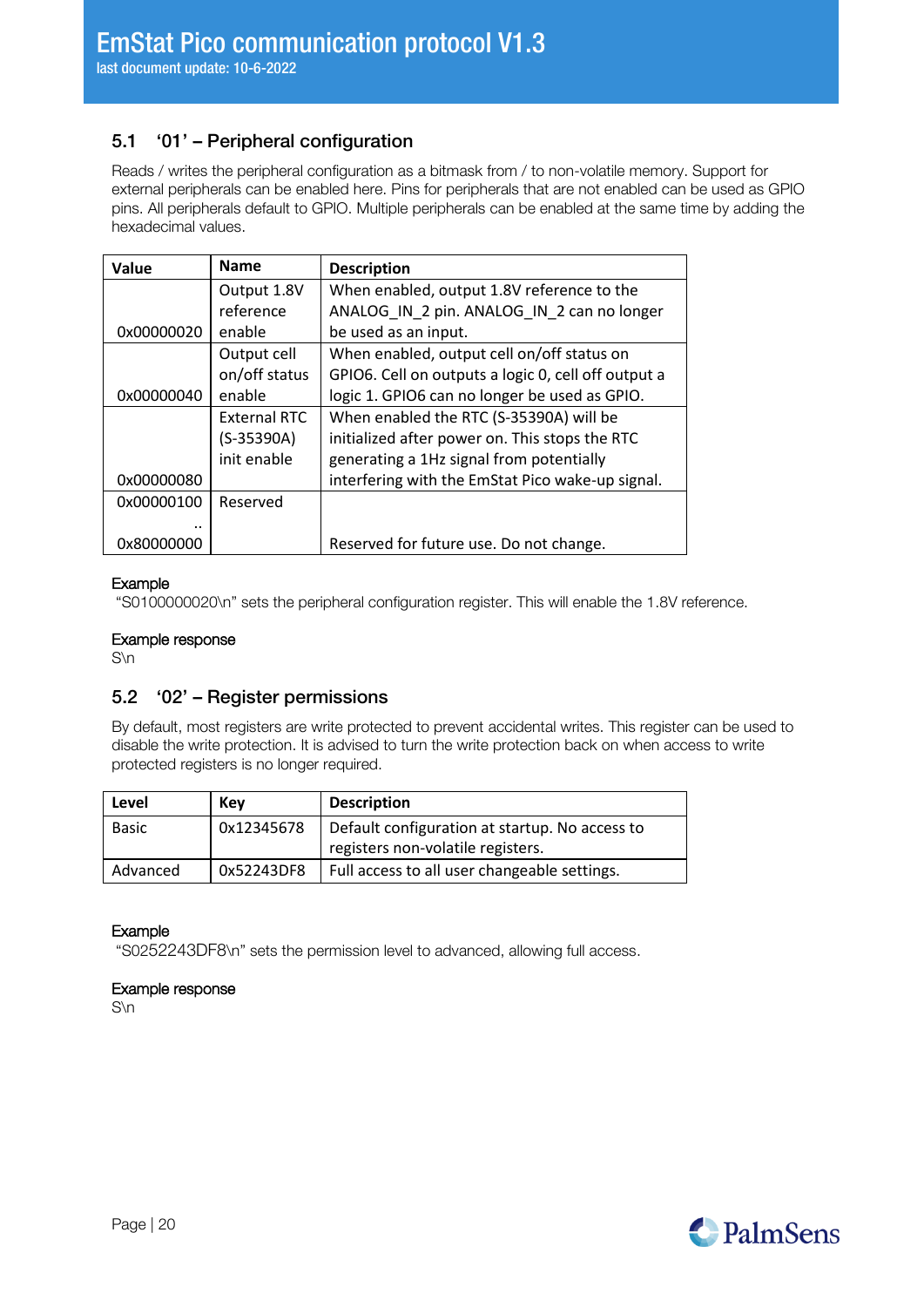## <span id="page-20-0"></span>5.3 '04' – License register

Request the licenses programmed into this EmStat Pico. For more information contact PalmSens.

#### Example

"G04\n" gets the license register.

#### Example response

Gxxxxxxxxxxxxxxxx\n

Where:  $xxxxxxxxxxxxx$  = 16 hexadecimal digit license code

## <span id="page-20-1"></span>5.4 '05' – Unique ID

Reads the unique ID for this device.

#### Example

"G04\n" gets the unique ID register.

#### Example response

Gxxxxxxxxxxxxxxxxx

Where:  $xxxxxxxxxxxxx$  = 32 hexadecimal digit unique ID code

## <span id="page-20-2"></span>5.5 '06' – Device serial

Contains the device serial number.

#### Example

"G06\n" gets the serial number of the device.

#### Example response

Gttyybbbbnnnnnnnn\n

Where:

| tt      | $=$ Device type, hexadecimal representation                                            |
|---------|----------------------------------------------------------------------------------------|
| yy      | $=$ Year, hexadecimal representation                                                   |
| bbbb    | $=$ Batch nr, hexadecimal representation.                                              |
| nnnnnnn | $=$ Device ID, hexadecimal representation. Unique within all devices of the same type, |
|         | year and batch.                                                                        |

#### <span id="page-20-3"></span>5.6 '08' – Autorun

Contains the autorun setting. If set to 1, the MethodSCRIPT stored in non-volatile memory will be loaded and executed on startup. When the script ends, the EmStat Pico returns to its normal behavior.

#### Example

"S0801\n" sets the autorun register to 01 (autorun enabled)

#### Example response

S\n

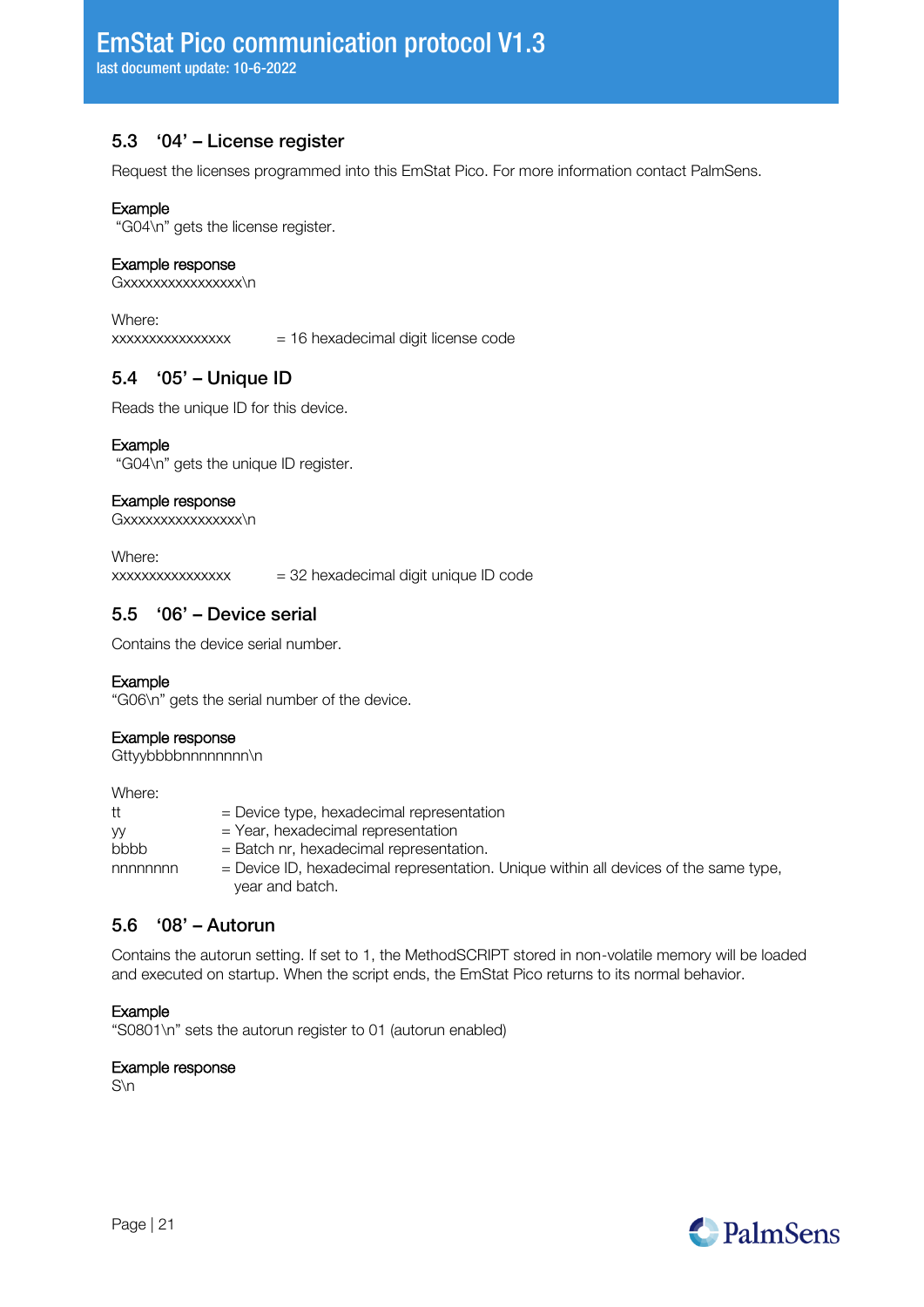## <span id="page-21-0"></span>5.7 '09' – Advanced options

Contains the advanced option setting bitmask. Generic options are stored from the MSB-side while device specific options start at the LSB side.

The Pico currently has a device specific option bit for "Extended voltage range". Enabling this reduces the accuracy of measured currents and is not recommended. To enable it write "00000001" to this register. Write "00000000" to disable it.

In addition to the device specific bits there is currently one generic option bit for "CRC16 protocol extension". This switches the device communicate in the CRC16-protocol format (see EmStat Pico protocol – CRC extension). To enable it write "80000000" to the option bits. It can be disabled with "00000000".

To enable multiple options their bitmasks should be combined with a "bitwise or" operation. For example, "80000001" enables both extended voltage range and the crc16 protocol extension. Note however that writing new values overwrite all previous bits. So "80000000" also disables the extended voltage range.

#### Example

"S0900000001\n" will enable the "extended voltage range" option (and disable the CRC16 mode).

#### Example response

<span id="page-21-1"></span>S\n

#### 5.8 '0A' – Communication data rate limit

This register allows limiting the maximum bytes per second that is sent by the device. This is independent from the UART baudrate. This can be useful when no flow control mechanism is used with UART and the host cannot keep up with the data rate defined by the baudrate.

#### Example

"S0A00000400\n" sets the maximum data rate to 1024 bytes per second.

#### Example response

<span id="page-21-2"></span>S\n

#### 5.9 '0B' – Reset device

Writing 0x93628ADE to this register will initiate a software reset of the device. Note that this command will not return a newline if the reset is successful.

#### Example

"S0B93628ADE\n" resets the device.

#### Example response

S

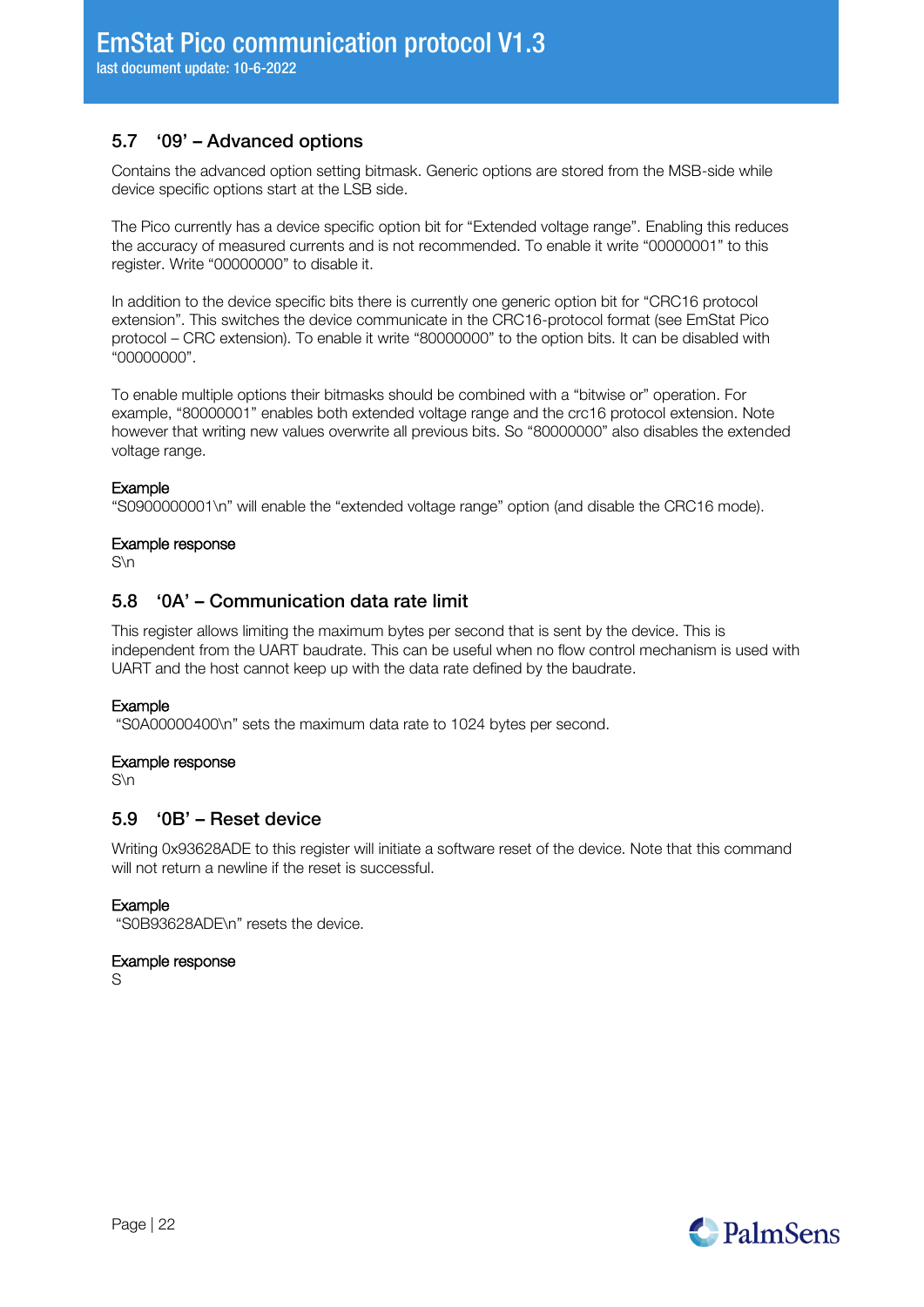## <span id="page-22-0"></span>5.10 '83' – Auto calibration

Writing 0x4321ABCD to this registers will initiate the built-in auto calibration sequence. This sequence requires the WE to be unconnected. The calibration will take up to 60 seconds. This calibration will not affect the 10M and 1M calibrations accessible by the registers below.

Warning: PalmSens does not recommend re-calibrating factory calibrated devices.

#### Example

"S834321ABCD\n" initiates auto calibration.

#### Example response

<span id="page-22-1"></span>S\n

#### 5.11 Manual calibration registers

The EmStat Pico has a few calibrations that cannot be done automatically, these calibrations are accessible through their respective registers.

Note: High precision resistors and measurement equipment are needed to perform these calibrations.

The following functions can be used to convert the register value to gain and offset values:

| <b>Calibration type</b> | <b>Function</b>                                   |
|-------------------------|---------------------------------------------------|
| Low speed TIA gain      | $Factor = 1 / (reg / 0x4000)$                     |
| Low speed TIA offset    | Offset (V) = -reg / 4 $*$ 5.5999756e-5            |
| High speed TIA gain     | $Factor = 1 / (reg / 0x4000)$                     |
| High speed TIA offset   | Offset (V) = $(-reg - 0x4000) / 4 * 5.5999756e-5$ |

The following calibration registers are available:

| 0xA0 | Low speed TIA 10M CH0 gain   |
|------|------------------------------|
| 0xA1 | Low speed TIA 10M CH0 offset |
| 0xA2 | Low speed TIA 10M CH1 gain   |
| 0xA3 | Low speed TIA 10M CH1 offset |
| 0xA4 | High speed TIA 10M gain      |
| 0xA5 | High speed TIA 10M offset    |
| 0xA6 | High speed TIA 1M gain       |
| 0xA7 | High speed TIA 1M offset     |

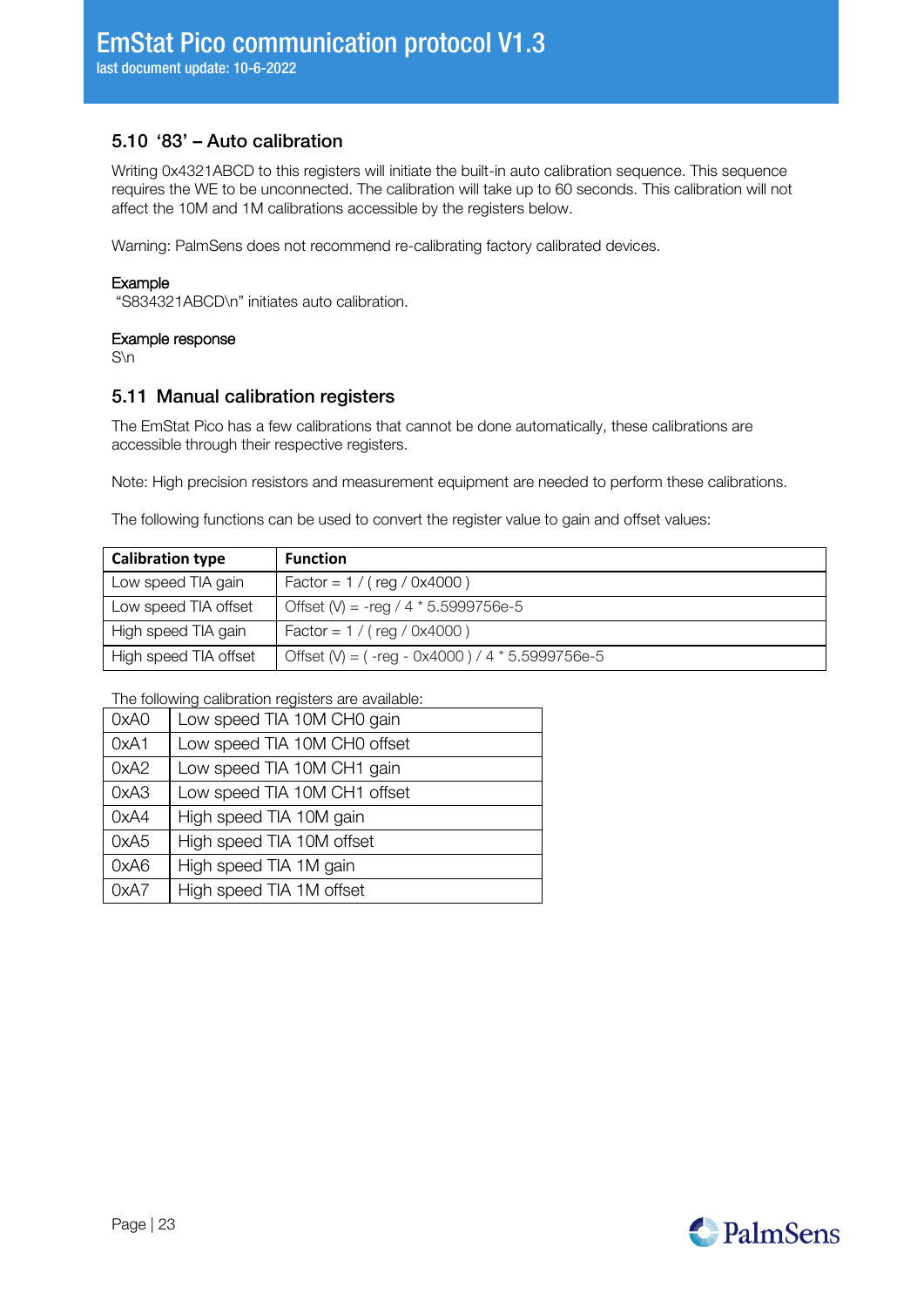## <span id="page-23-0"></span>6 CRC16 protocol extension

## <span id="page-23-1"></span>6.1 Introduction

For certain applications of the EmStat Pico, data validity is of critical importance. For this purpose all data communication from and to the EmStat has to be verifiable. Since UART is the underlying protocol of all communication with the device it is possible that bits get flipped or entire bytes are missed, compromising integrity. This document describes an extension that adds CRC and sequence-ID fields to the EmStat Pico communication protocol to allow for verification of the received data. The CRCextension will be selectable in the EmStat Pico's non-volatile configuration by setting the corresponding option bit (by issuing the command "S0980000000" in normal mode).

## <span id="page-23-2"></span>6.2 Protocol extension

The CRC-extension adds a sequence ID field and CRC-16 field to each line before the newline separator (\n). The sequence ID field allows the receiver to detect if there are missing lines. It consists of 2 hexadecimal characters that are incremented after each line and rolls over after 255 (0xFF). At start up both EmStat and host start at 0x00. The sequence IDs of both devices are incremented independently. The CRC-16 field makes it possible to verify the content of each line. It is appended after the sequence ID field and printed in a 4 digit hexadecimal format. The CRC-16-CCITT polynomial 0x1021 with initial value 0xFFFF are used to calculate the CRC over the entire string (including the sequence ID field and excluding the newline).

To give the host more security that the data is actually received by the EmStat, the EmStat will acknowledge every received line with an acknowledge in the format "<xx>" (without quotes) followed by the regular header, where xx is the hexadecimal value of the sequence to acknowledge. The host should not acknowledge received data since the EmStat does not expect this.

The EmStat Pico will respond mostly in the same way as it does without CRC-extension. An exception is with MethodSCRIPT related commands ('e' and 'I'). These will normally return with just a letter without newline and a send the newline when the entire script is received. Since this would interfere with the acknowledge messages it was decided that when the CRC16-extension is enabled it will add an additional newline directly after the command response letter.

The line format for communication will be:

[Line] [Sequence ID] [CRC-16] [\n]

Line format for acknowledge:

[<] [Sequence to acknowledge] [>] [Sequence ID] [CRC-16] [\n]

To notify the host about any detected error during communication the following error codes are used:

| <b>Name</b>               |      | Value Description                               |
|---------------------------|------|-------------------------------------------------|
| STATUS_COMM_CRC_ERR       |      | 0x2B   CRC of received line was incorrect       |
| STATUS_COMM_SEQUENCE_WARN | 0x2C | ID of received line was not the expected value  |
| STATUS_COMM_LENGTH_ERR    | 0x2D | Received line was too short to extract a header |

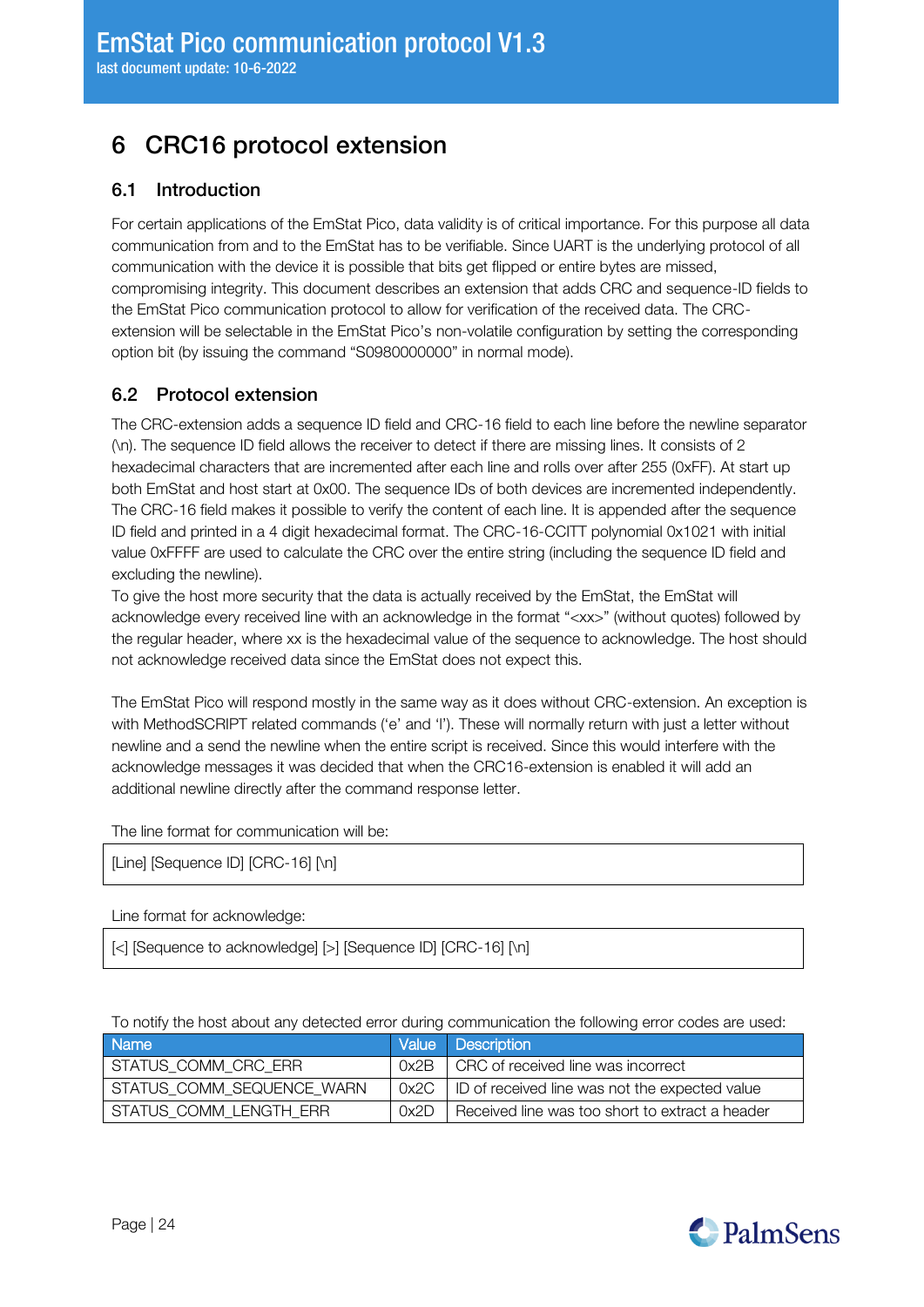## <span id="page-24-0"></span>6.3 Examples

#### <span id="page-24-1"></span>6.3.1 Example command without CRC-extension

| t\n                              | From host |
|----------------------------------|-----------|
| tespico11#Jun 18 2019 09:47:31\n | From Pico |
| R*\n                             | From Pico |

#### <span id="page-24-2"></span>6.3.2 Example command with CRC-extension

| t0A9524\n                              | From host |
|----------------------------------------|-----------|
| <0A>454FBA\n                           | From Pico |
| tespico12#Apr 23 2020 15:41:4646DA41\n | From Pico |
| D*47EE4F\n                             | From Pico |

Note: "\n" is the newline character, initial sequence IDs are 0x0A for the host and 0x45 for the Pico.

#### <span id="page-24-3"></span>6.3.3 MethodSCRIPT example command without CRC-extension

| $e \nightharpoonup$          | From host                       |
|------------------------------|---------------------------------|
| е                            | From Pico (note: no \n)         |
| send_string "Hello World!"\n | From host                       |
| ۱n                           | From host                       |
| THello World!\n              | From Pico                       |
| ۱n                           | From Pico (\n to close command) |

#### <span id="page-24-4"></span>6.3.4 MethodSCRIPT example command with CRC-extension

| e03BFA2\n                          | From Host |
|------------------------------------|-----------|
| <03>4CFEF6\n                       | From Pico |
| e4D7D16\n                          | From Pico |
| send_string "Hello World!"04640F\n | From Host |
| <04>4ECF1D\n                       | From Pico |
| 057E6C\n                           | From Host |
| <05>4F89CA\n                       | From Pico |
| 50D13C\n                           | From Pico |
| THello World!51D393\n              | From Pico |
| 52F17E\n                           | From Pico |

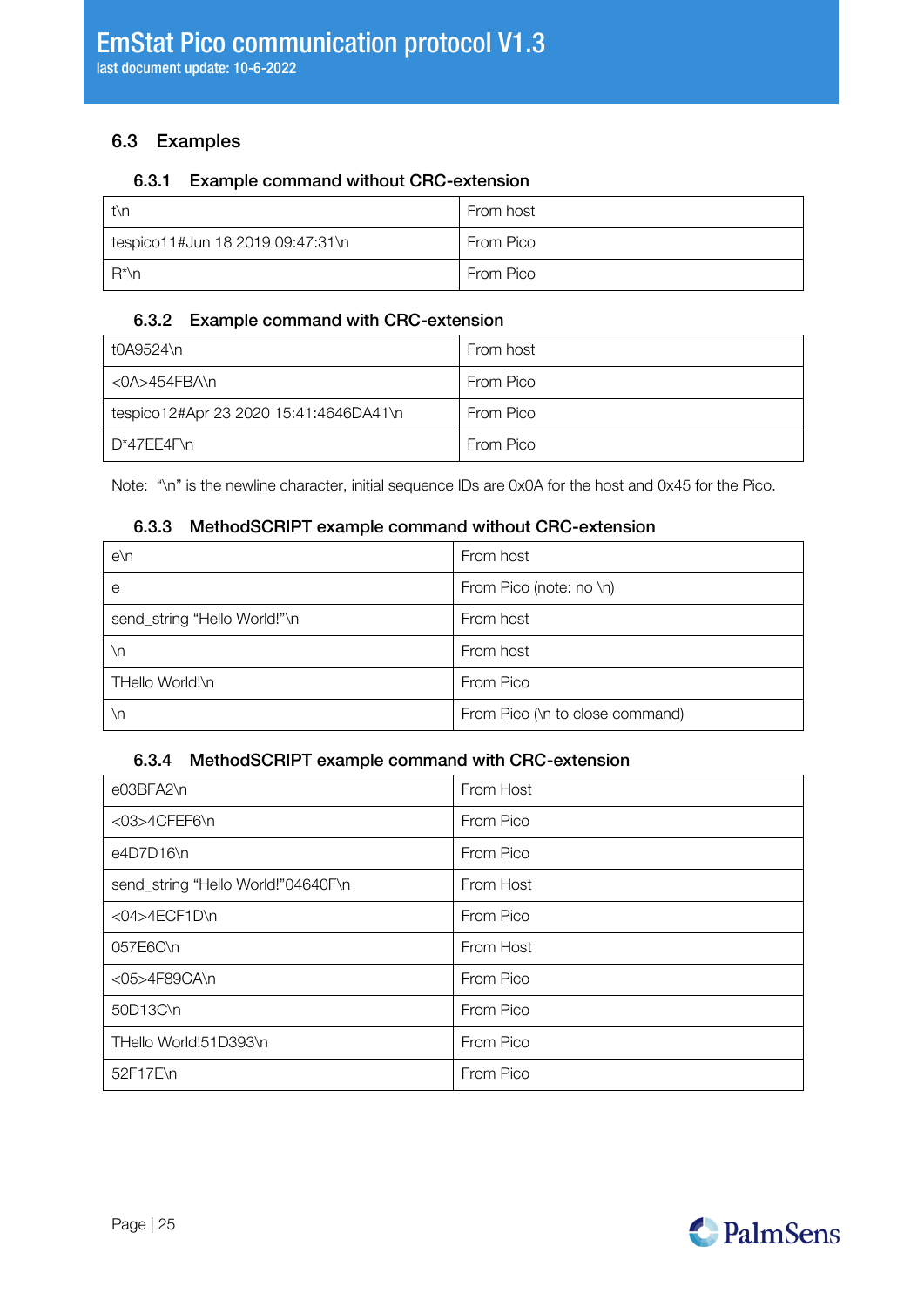last document update: 10-6-2022

## <span id="page-25-0"></span>7 Error codes

After sending a command to the device, the device may respond with an error. When loading or executing MethodSCRIPT the device may respond with specific MethodSCRIPT errors described in "MethodSCRIPT v1\_3.pdf".

See<https://www.palmsens.com/knowledgebase-article/methodscript>

Online communication error format:

c!XXXX\n

Where:

 $c =$  Echo of the first character of the command XXXX = The error code, see "[Table 3; Error codes](#page-27-0)"

| Code  | Name                           | Description                                     |
|-------|--------------------------------|-------------------------------------------------|
| (Hex) |                                |                                                 |
| 0001  | STATUS_ERR                     | An unspecified error has occurred               |
| 0002  | STATUS_INVALID_VT              | An invalid Value Type has been used             |
| 0003  | STATUS_UNKNOWN_CMD             | The command was not recognized                  |
| 0004  | STATUS_REG_UNKNOWN             | Unknown Register                                |
| 0005  | STATUS_REG_READ_ONLY           | Register is read-only                           |
| 0006  | STATUS_WRONG_COMM_MODE         | Communication mode invalid                      |
| 0007  | STATUS_BAD_ARG                 | An argument has an unexpected value             |
| 0008  | STATUS_CMD_BUFF_OVERFLOW       | Command exceeds maximum length                  |
| 0009  | STATUS_CMD_TIMEOUT             | The command has timed out                       |
| 000A  | STATUS_REF_ARG_OUT_OF_RANGE    | A var has a wrong identifier                    |
| 000B  | STATUS_OUT_OF_VAR_MEM          | Cannot reserve the memory needed for this       |
|       |                                | var                                             |
| 000C  | STATUS_NO_SCRIPT_LOADED        | Cannot run a script without loading one first   |
| 000D  | STATUS_INVALID_TIME            | The given (or calculated) time value is invalid |
|       |                                | for this command                                |
| 000E  | STATUS_OVERFLOW                | An overflow has occurred while averaging a      |
|       |                                | measured value                                  |
| 000F  | STATUS_INVALID_POTENTIAL       | The given potential is not valid                |
| 0010  | STATUS_INVALID_BITVAL          | A variable has become either "NaN" or "inf"     |
| 0011  | STATUS_INVALID_FREQUENCY       | The input frequency is invalid                  |
| 0012  | STATUS_INVALID_AMPLITUDE       | The input amplitude is invalid                  |
| 0013  | STATUS_NVM_ADDR_OUT_OF_RANGE   | Non-volatile Memory address invalid             |
| 0014  | STATUS_OCP_CELL_ON_NOT_ALLOWED | Cannot perform OCP measurement when cell        |
|       |                                | on                                              |
| 0015  | STATUS_INVALID_CRC             | CRC invalid                                     |
| 0016  | STATUS_FLASH_ERROR             | An error has occurred while reading / writing   |
|       |                                | flash                                           |
| 0017  | STATUS_INVALID_FLASH_ADDR      | An error has occurred while reading / writing   |
|       |                                | flash                                           |
| 0018  | STATUS_SETTINGS_CORRUPT        | The device settings have been corrupted         |
| 0019  | <b>STATUS AUTH ERR</b>         | Authentication error                            |
| 001A  | STATUS_CALIBRATION_INVALID     | Calibration invalid                             |
| 001B  | STATUS_NOT_SUPPORTED           | This command or part of this command is not     |
|       |                                | supported by the current device                 |
| 001C  | STATUS_NEGATIVE_ESTEP          | Step Potential cannot be negative for this      |
|       |                                | technique                                       |
| 001D  | STATUS_NEGATIVE_EPULSE         | Pulse Potential cannot be negative for this     |

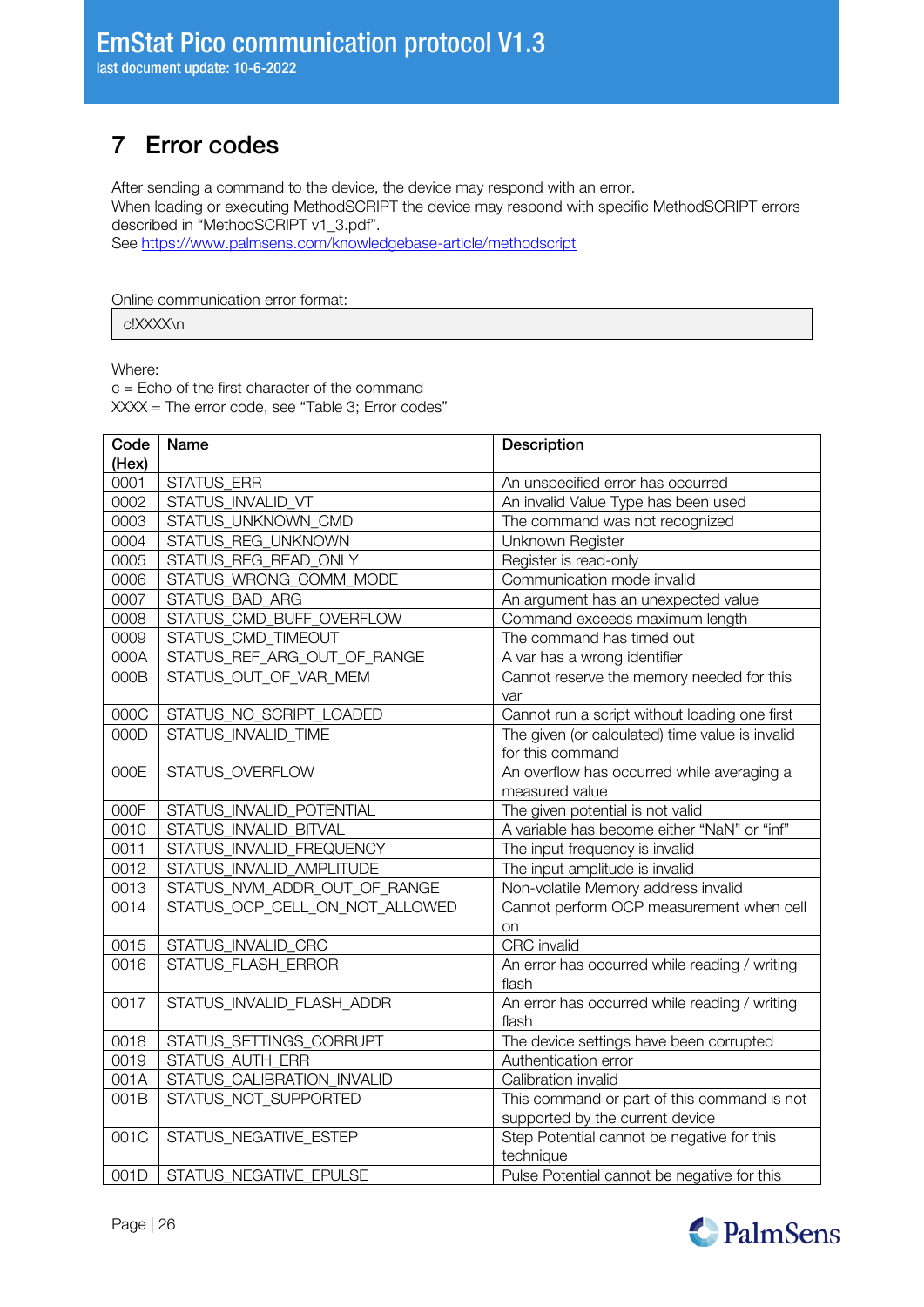last document update: 10-6-2022

|      |                                | technique                                                         |
|------|--------------------------------|-------------------------------------------------------------------|
| 001E | STATUS_NEGATIVE_EAMP           | Amplitude cannot be negative for this                             |
|      |                                | technique                                                         |
| 001F | STATUS_TECH_NOT_LICENCED       | Product is not licenced for this technique                        |
| 0020 | STATUS_MULTIPLE_HS             | Cannot have more than one high speed                              |
|      |                                | and/or max range mode enabled (EmStat                             |
|      |                                | Pico)                                                             |
| 0021 | STATUS_UNKNOWN_PGS_MODE        | The specified PGStat mode is not supported                        |
| 0022 | STATUS_CHANNEL_NOT_POLY_WE     | Channel set to be used as Poly WE is not                          |
|      |                                | configured as Poly WE                                             |
| 0023 | STATUS_INVALID_FOR_PGSTAT_MODE | Command is invalid for the selected PGStat                        |
|      |                                | mode                                                              |
| 0024 | STATUS_TOO_MANY_EXTRA_VARS     | The maximum number of vars to measure has                         |
|      |                                | been exceeded                                                     |
| 0025 | STATUS_UNKNOWN_PAD_MODE        | The specified PAD mode is unknown                                 |
| 0026 | STATUS_FILE_ERR                | An error has occurred during a file operation                     |
| 0027 | STATUS_FILE_EXISTS             | Cannot open file, a file with this name already                   |
|      |                                | exists                                                            |
| 0028 | STATUS_ZERO_DIV                | Variable devided by zero                                          |
| 0029 | STATUS_UNKNOWN_GPIO_CFG        | GPIO pin mode is not known by the device                          |
| 002A | STATUS_WRONG_GPIO_CFG          | GPIO configuration is incompatible with the                       |
| 002B | STATUS_COMM_CRC_ERR            | selected operation<br>CRC of received line was incorrect          |
|      |                                | $(CRC16-ext)$                                                     |
| 002C | STATUS_COMM_SEQUENCE_WARN      | ID of received line was not the expected value                    |
|      |                                | $(CRC16-ext)$                                                     |
| 002D | STATUS_COMM_LENGTH_ERR         | Received line was too short to extract a                          |
|      |                                | header (CRC16-ext)                                                |
| 002E | STATUS_SETTINGS_NOT_INITED     | Settings are not initialized                                      |
| 002F | STATUS_INVALID_CHAN            | Channel is not available for this device                          |
| 0030 | STATUS_CAL_ERROR               | Calibration process has failed                                    |
| 0031 | STATUS_COMM_DISCONNECT         | Comm interface disconnected during ongoing                        |
|      |                                | communication                                                     |
| 0032 | STATUS_CELL_OVERLOAD           | Critical cell overload, aborting measurement to                   |
|      |                                | prevent damage                                                    |
| 0033 | STATUS_FLASH_ECC_ERR           | An flash ECC error has occurred                                   |
| 0034 | STATUS_FLASH_PROGRAM_FAIL      | Flash program operation failed                                    |
| 0035 | STATUS_FLASH_ERASE_FAIL        | Flash Erase operation failed                                      |
| 0036 | STATUS_FLASH_LOCKED            | Flash page/block is locked                                        |
| 0037 | STATUS_FLASH_WRITE_PROTECTED   | Flash write operation on protected memory                         |
| 0038 | STATUS_FLASH_BUSY              | Flash is busy executing last command                              |
| 0039 | STATUS_FLASH_BAD_BLOCK         | Operation failed because block was marked                         |
|      |                                | as bad                                                            |
| 003A | STATUS_FLASH_INVALID_ADDR      | The specified address is not valid                                |
| 003B | STATUS_FS_MOUNT_ERR            | An error has occurred while attempting to                         |
| 003C | STATUS_FS_FORMAT_ERR           | mount the filesystem<br>An error has occurred while attempting to |
|      |                                |                                                                   |
| 003D | STATUS_SPI_TIMEOUT             | format the filesystem memory<br>A timeout has occurred during SPI |
|      |                                | communication                                                     |
| 003E | STATUS_TIMEOUT                 | A timeout has occurred                                            |
| 0040 | STATUS_FLASH_NOT_SUPPORTED     | Memory module not supported.                                      |
| 0041 | STATUS_FS_INVALID_FORMAT       | Filesystem memory format not recognized or                        |
|      |                                | supported                                                         |
| 0042 | STATUS_REGISTER_ACCESS_DENIED  | This register is locked for current permission                    |

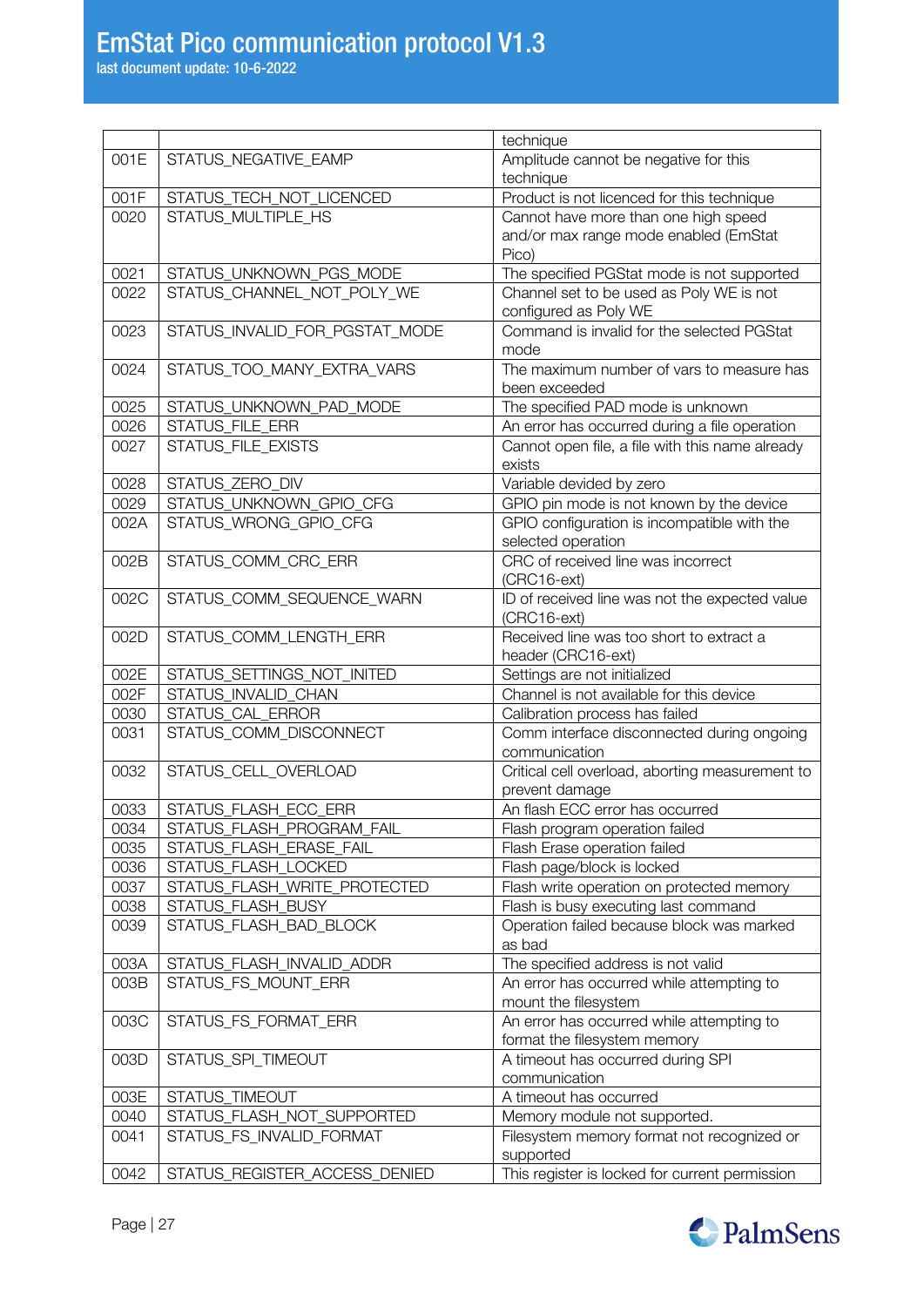|              |                                  | level                                                                        |
|--------------|----------------------------------|------------------------------------------------------------------------------|
| 0043         | STATUS_REG_WRITE_ONLY            | Register is write-only                                                       |
| 4000         | STATUS_SCRIPT_SYNTAX_ERR         | The script contains a syntax error                                           |
| 4001         | STATUS_SCRIPT_UNKNOWN_CMD        | The script command is unknown                                                |
| 4002         | STATUS_SCRIPT_BAD_ARG            | An argument was invalid for this command                                     |
| 4003         | STATUS_SCRIPT_ARG_OUT_OF_RANGE   | An argument was out of range                                                 |
| 4004         | STATUS_SCRIPT_UNEXPECTED_CHAR    | An unexpected character was encountered                                      |
| 4005         | STATUS_SCRIPT_OUT_OF_CMD_MEM     | The script is too large for the internal script                              |
|              |                                  | memory                                                                       |
| 4006         | STATUS_SCRIPT_UNKNOWN_VAR_TYPE   | The variable type specified is unknown                                       |
| 4007         | STATUS_SCRIPT_VAR_UNDEFINED      | The variable has not been declared                                           |
| 4008         | STATUS_SCRIPT_INVALID_OPT_ARG    | This optional argument is not valid for this                                 |
|              |                                  | command                                                                      |
| 4009         | STATUS_SCRIPT_INVALID_VERSION    | The stored script is generated for an older                                  |
|              |                                  | firmware version and cannot be run                                           |
| 400A         | STATUS_SCRIPT_INVALID_DATATYPE   | The parameter datatype (float/int) is not valid                              |
|              |                                  | for this command                                                             |
| 400B         | STATUS_SCRIPT_NESTED_MEAS_LOOP   | Measurement loops cannot be placed inside                                    |
|              |                                  | other measurement loops                                                      |
| 400C         | STATUS_SCRIPT_UNEXPECTED_CMD     | Command not supported in current situation                                   |
| 400D         | STATUS_SCRIPT_MAX_SCOPE_DEPTH    | Scope depth too large                                                        |
| 400E         | STATUS_SCRIPT_INVALID_SCOPE      | The command had an invalid effect on scope                                   |
|              |                                  | depth. (for example "if" directly followed by an                             |
|              |                                  | "endif" statement)                                                           |
| 400F         | STATUS_SCRIPT_INDEX_OUT_OF_RANGE | Array index out of bounds                                                    |
| 4010         | STATUS_SCRIPT_I2C_NOT_CONFIGURED | I2C interface was not initialized                                            |
| 4011         | STATUS_SCRIPT_I2C_UNHANDLED_NACK | NAck flag not handled by script                                              |
| 4012         | STATUS_SCRIPT_I2C_ERR            | Something unexpected went wrong with I2C.                                    |
| 4013         | STATUS_SCRIPT_I2C_INVALID_CLOCK  | I2C clock frequency not supported by                                         |
|              |                                  | hardware                                                                     |
| 4014         | STATUS_SCRIPT_HEX_OR_BIN_FLT     | Non integer SI vars cannot be parsed from                                    |
| 4015         | STATUS_INVALID_WAKEUP_SOURCE     | hex or binary representation<br>The selected (combination of) wake-up source |
|              |                                  | is invalid                                                                   |
| 4016         | STATUS_WAKEUP_TIME_INVALID       | RTC was selected as wake-up source with                                      |
|              |                                  | invalid time argument                                                        |
| 4017         | STATUS_SCRIPT_ARRAYSIZE_MISMATCH | Array size does not match expected size                                      |
| 4018         | STATUS_SCRIPT_UNEXPECED_END      | The script has ended unexpectedly                                            |
| 4019         | STATUS_SCRIPT_DEVICE_NOT_MULTI   | The script command is only valid for a                                       |
|              |                                  | multichannel (combined) device                                               |
| 4020         | STATUS_SCRIPT_TIMEOUT            | A timeout has occurred for one of the script                                 |
|              |                                  | commands                                                                     |
| 7FFF         | STATUS_FATAL_ERROR               | A fatal error has occurred, the device must be                               |
|              |                                  |                                                                              |
|              |                                  |                                                                              |
|              |                                  | reset                                                                        |
| 8000<br>8001 | STATUS_DEVICE_SPECIFIC           | Device specific error occurred                                               |
|              | STATUS_DS_SELFTEST_CRYSTAL       | Switching to 16 MHz crystal failed                                           |
| <b>FFFF</b>  | STATUS_ASSERT_FAIL               | An unexpected error has occurred. A reset is<br>required.                    |

<span id="page-27-0"></span>Table 3; Error codes